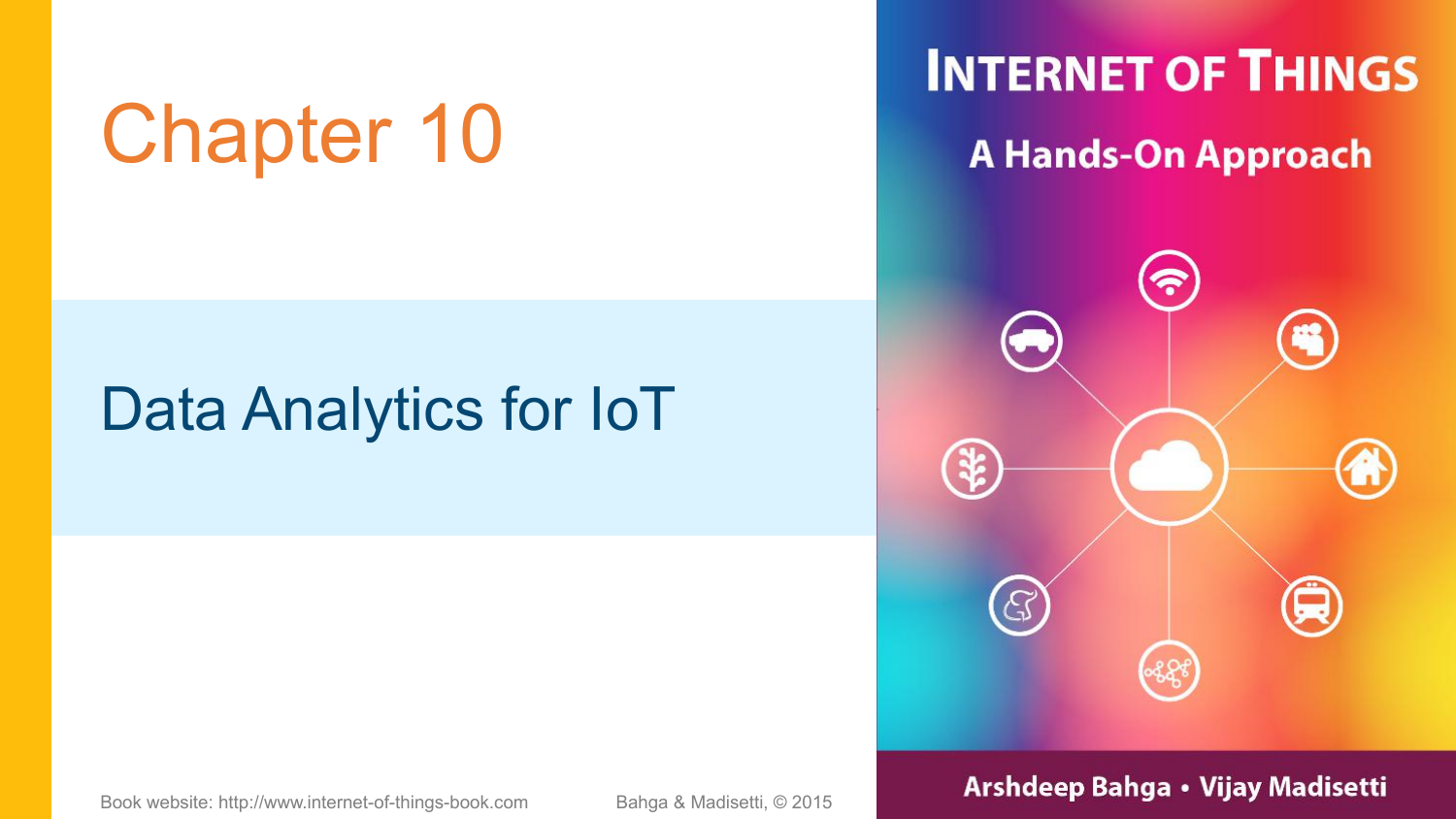## **Outline**

- Overview of Hadoop ecosystem
- MapReduce architecture
- MapReduce job execution flow
- MapReduce schedulers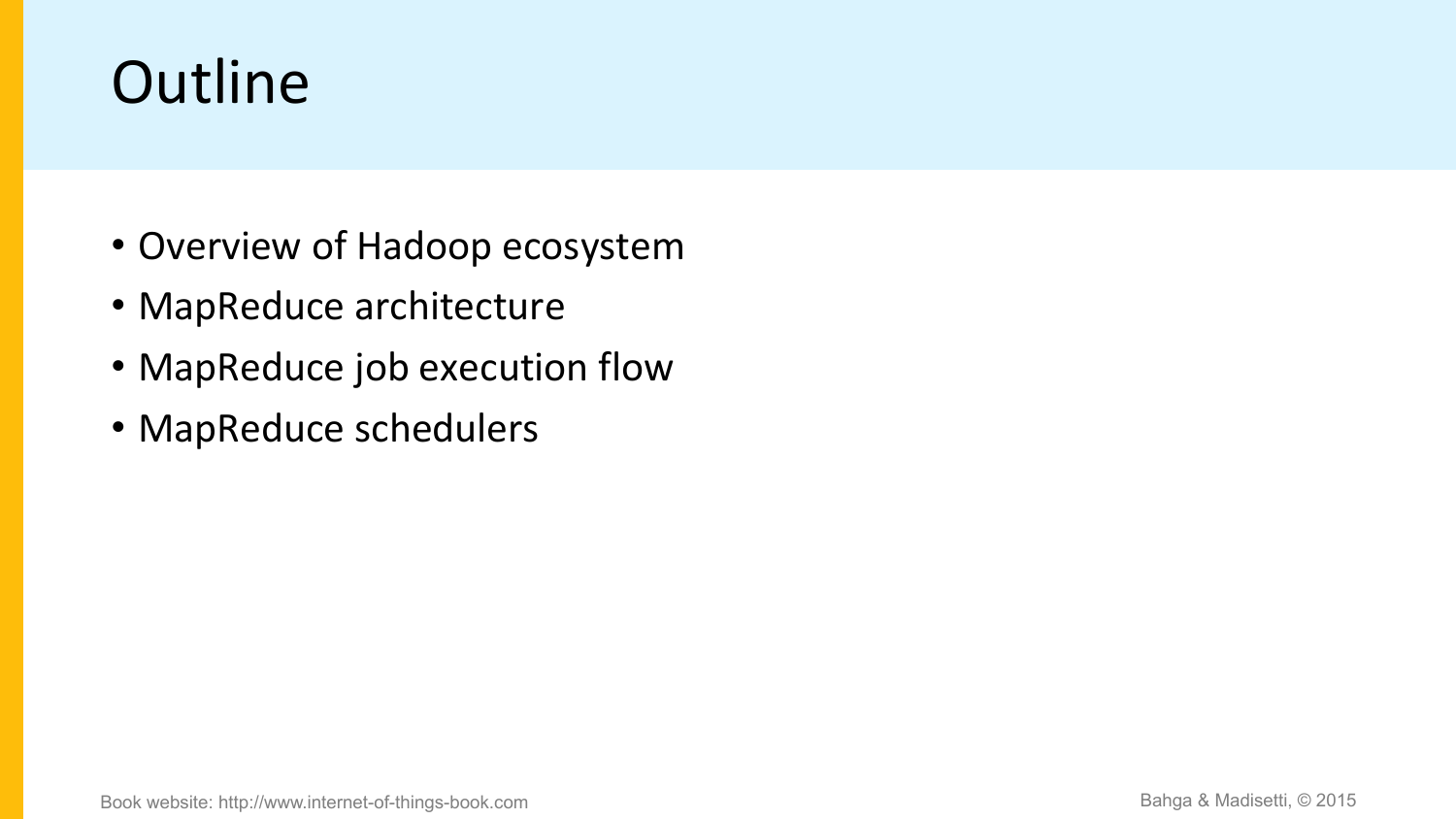### Hadoop Ecosystem

- Apache Hadoop is an open source framework for distributed batch processing of big data.
- Hadoop Ecosystem includes:
	- Hadoop MapReduce
	- HDFS
	- YARN
	- HBase
	- Zookeeper
	- Pig
	- Hive
	- Mahout
	- Chukwa
	- Cassandra
	- Avro
	- Oozie
	- Flume
	- Sqoop

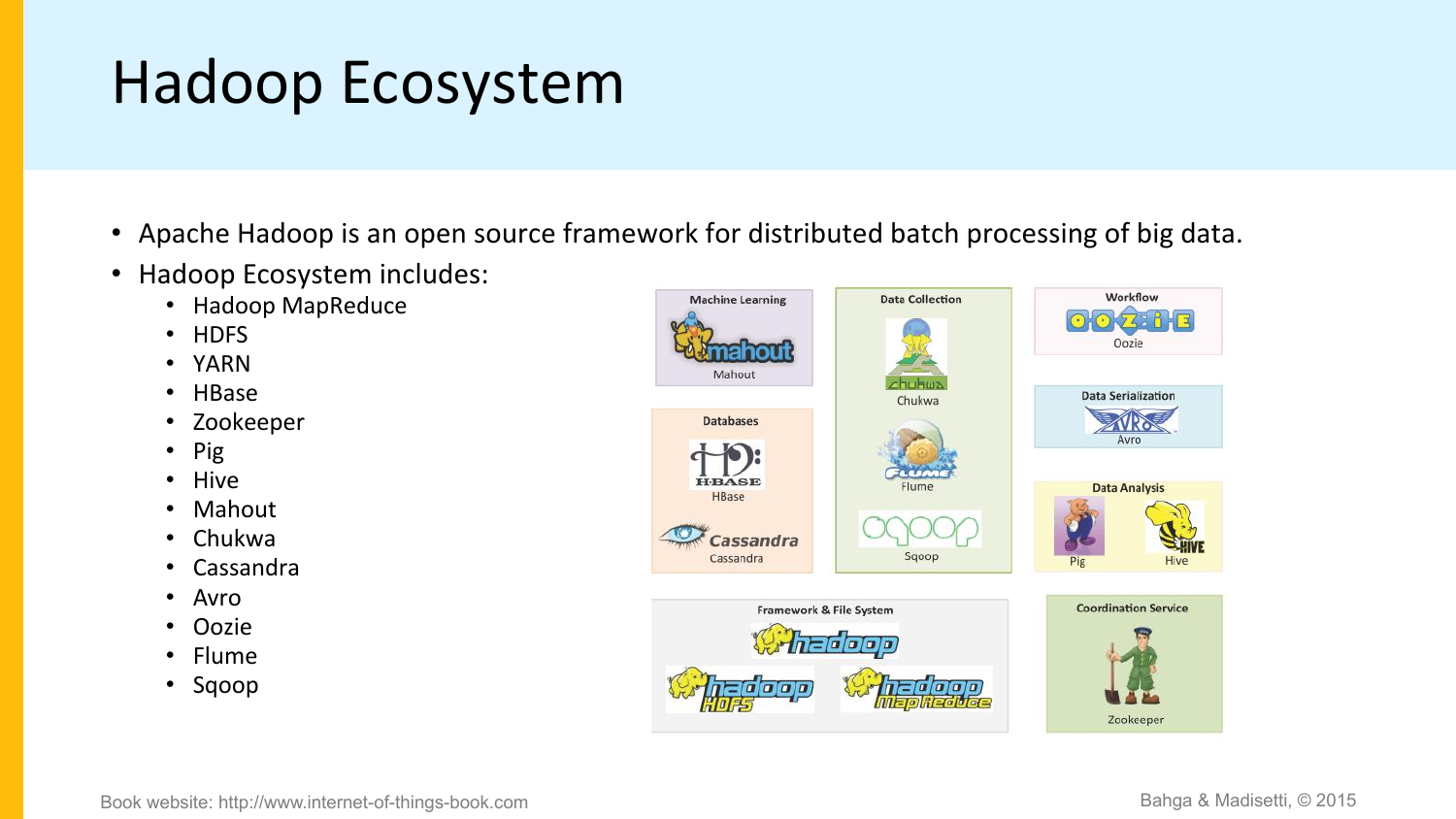### Apache Hadoop

- A Hadoop cluster comprises of a Master node, backup node and a number of slave nodes.
- The master node runs the NameNode and JobTracker processes and the slave nodes run the DataNode and TaskTracker components of Hadoop.
- The backup node runs the Secondary NameNode process.
- NameNode
	- NameNode keeps the directory tree of all files in the file system, and tracks where across the cluster the file data is kept. It does not store the data of these files itself. Client applications talk to the NameNode whenever they wish to state of the Client of Theorem Cli locate a file, or when they want to add/copy/move/delete a file.
- Secondary NameNode
	- NameNode is a Single Point of Failure for the HDFS Cluster. An optional Secondary NameNode which is hosted on a separate machine creates checkpoints of the namespace.
- JobTracker
	- The JobTracker is the service within Hadoop that distributes MapReduce tasks to specific nodes in the cluster, ideally the nodes that have the data, or at least are in the same rack.

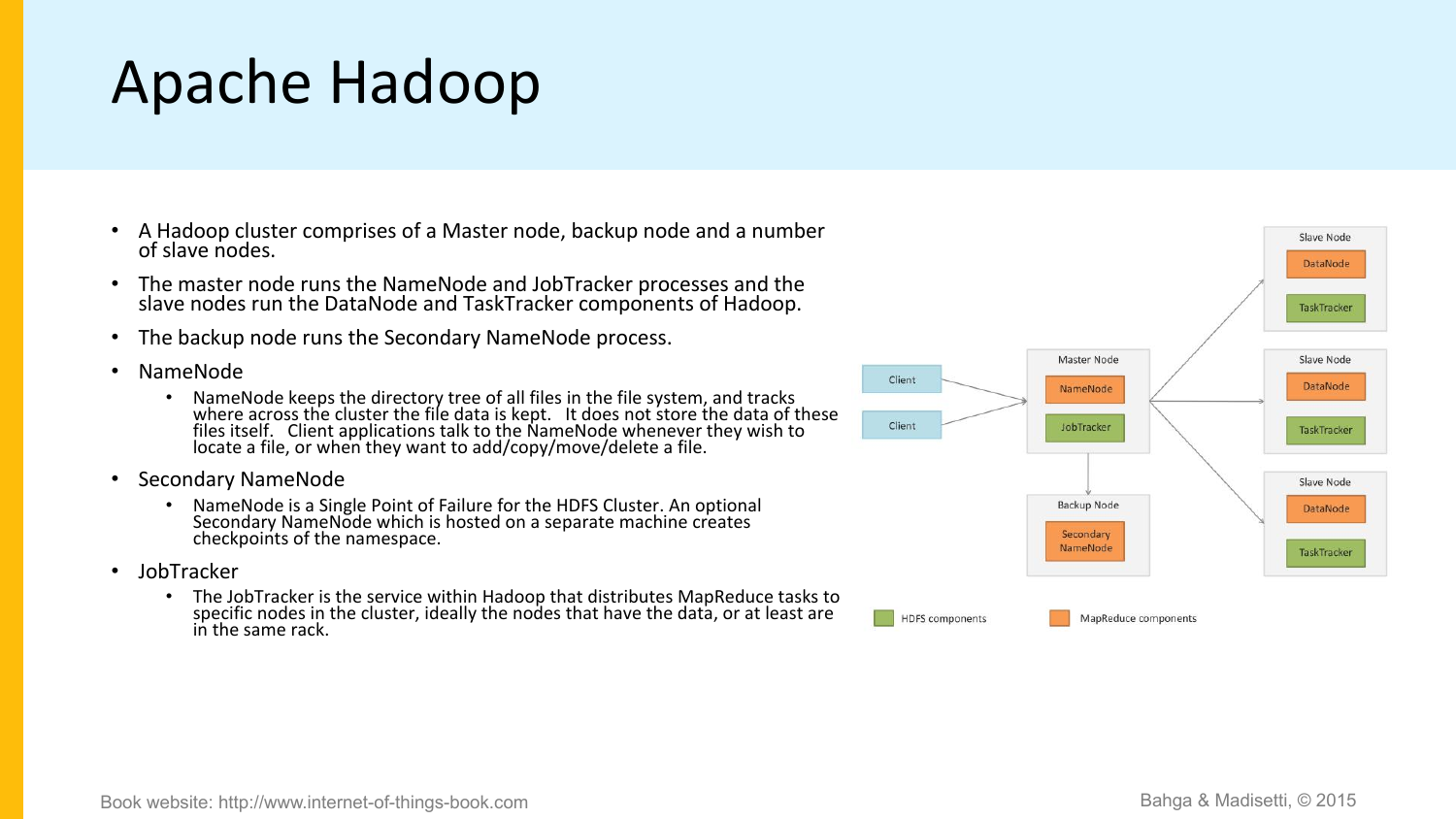### Apache Hadoop

### • TaskTracker

- TaskTracker is a node in a Hadoop cluster that accepts Map, Reduce and Shuffie tasks from the JobTracker.
- Each TaskTracker has a defined number of slots which indicate the number of tasks that it can accept.

### • DataNode

- A DataNode stores data in an HDFS file system.
- A functional HDFS filesystem has more than one DataNode, with data replicated across them.
- DataNodes respond to requests from the NameNode for filesystem operations.
- Client applications can talk directly to a DataNode, once the NameNode has provided the location of the data.  $\sim$
- Similarly, MapReduce operations assigned to TaskTracker instances near a DataNode, talk directly to the DataNode to access the files.
- TaskTracker instances can be deployed on the same servers that host DataNode instances, so that MapReduce operations are performed close to the data.

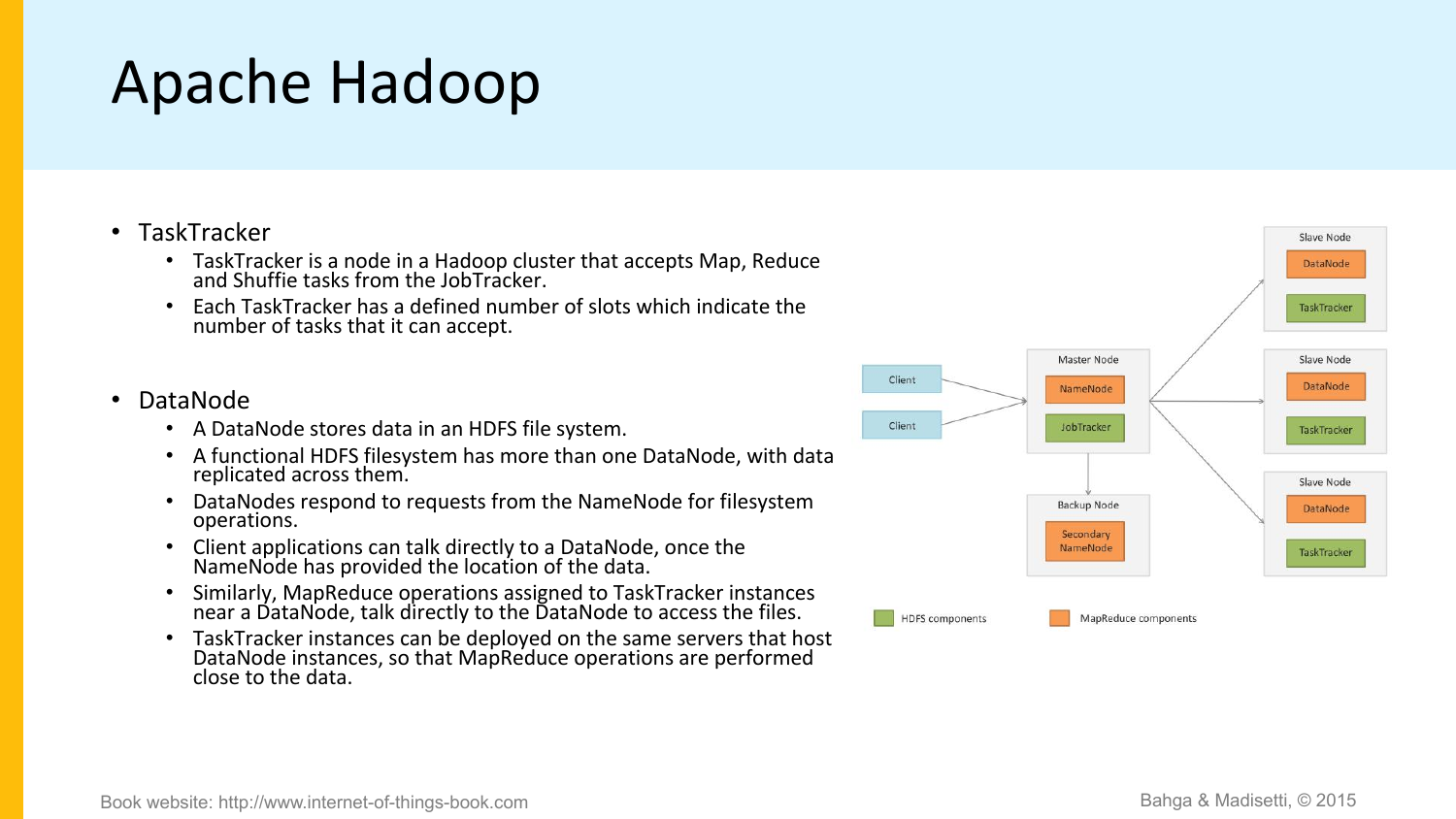### MapReduce

- MapReduce job consists of two phases:
	- Map: In the Map phase, data is read from a distributed **with a set of the Map** file system and partitioned among a set of computing **the system and partitioned among a set of computing** nodes in the cluster. The data is sent to the nodes as a set  $\Box$ of key-value pairs. The Map tasks process the input **the same of the contract of the contract of the contract o** records independently of each other and produce **the contract of the contract of the contract of the contract o** intermediate results as key-value pairs. The intermediate  $\Box \rightarrow \Box$ results are stored on the local disk of the node running the Map task.
	- Reduce: When all the Map tasks are completed, the Reduce phase begins in which the intermediate data with  $\begin{array}{ccc} \hline \end{array}$ the same key is aggregated.
- Optional Combine Task
	- An optional Combine task can be used to perform data aggregation on the intermediate data of the same key for the output of the mapper before transferring the output to the Reduce task.

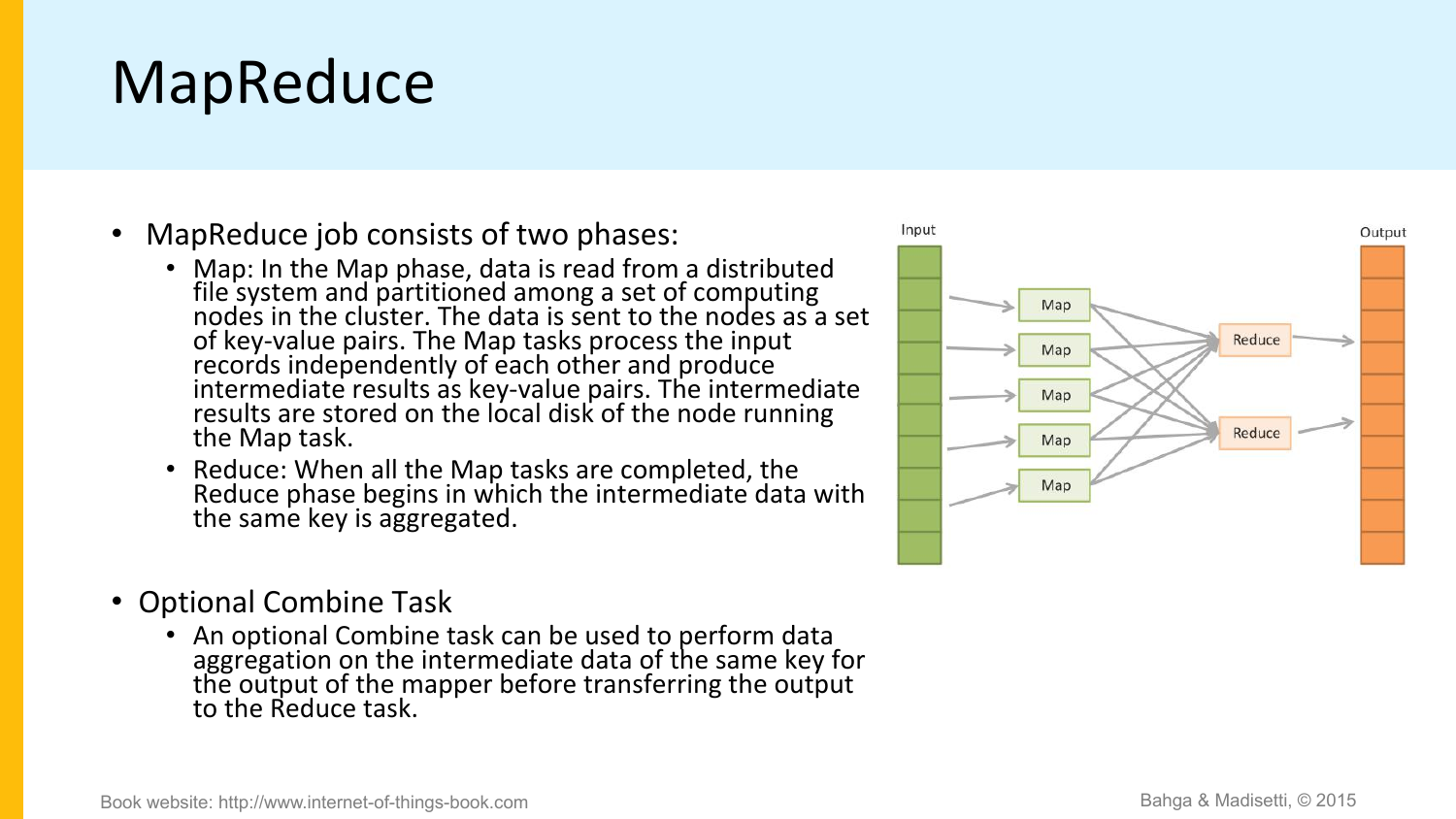## MapReduce Job Execution Workflow

- MapReduce job execution starts when the client applications submit jobs to the Job tracker.
- The JobTracker returns a JobID to the client application. The JobTracker talks to the NameNode to determine the location of the data.
- The JobTracker locates TaskTracker nodes with available slots at/or near the data.
- The TaskTrackers send out heartbeat messages to the JobTracker, usually every few minutes, to reassure the JobTracker that they are still alive. These messages also inform the JobTracker of the number of available slots, so the JobTracker can stay up to date with where in the cluster, new work can be delegated.

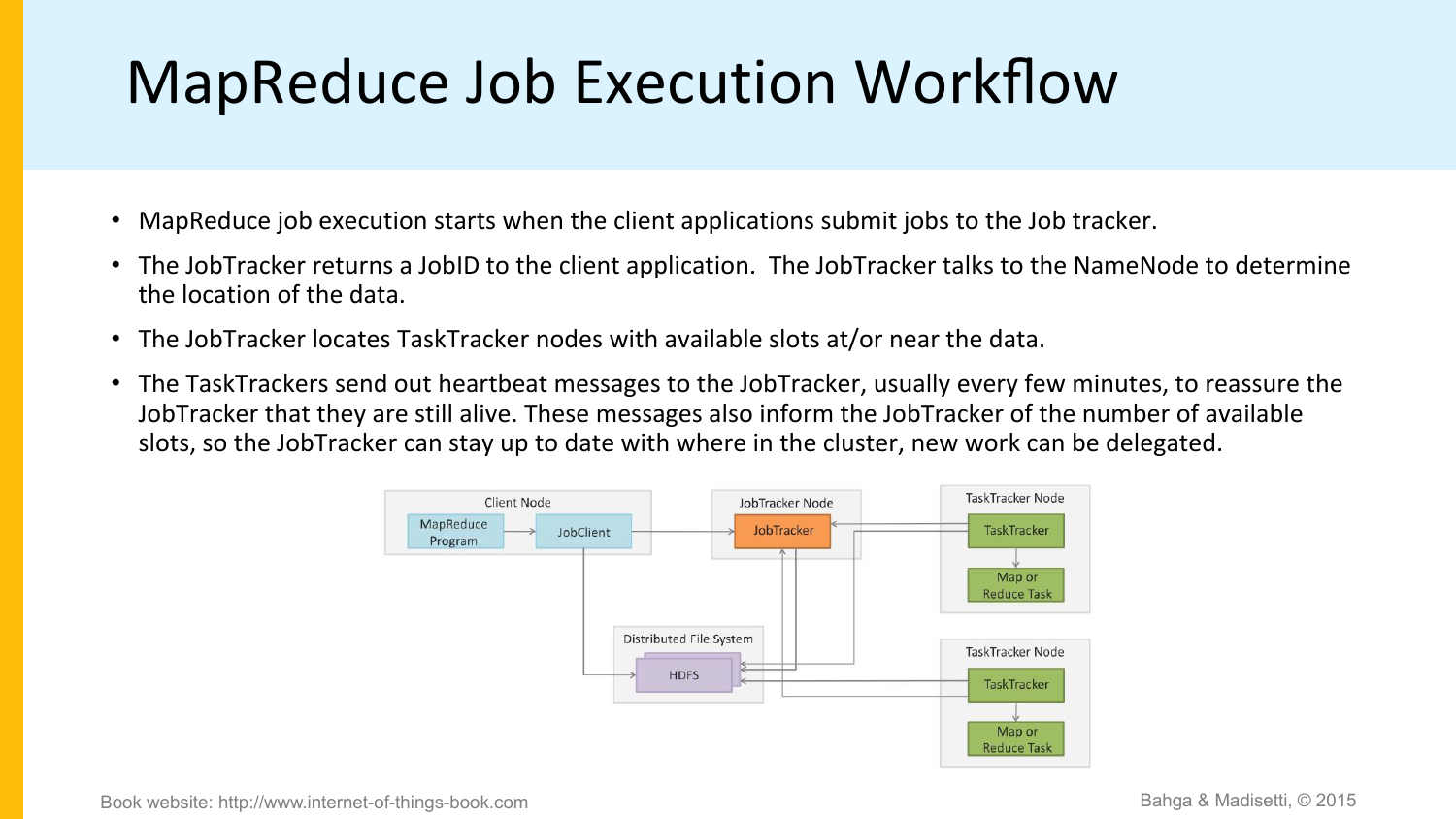## MapReduce Job Execution Workflow

- The JobTracker submits the work to the TaskTracker nodes when they poll for tasks. To choose a task for a TaskTracker, the JobTracker uses various scheduling algorithms (default is FIFO).
- The TaskTracker nodes are monitored using the heartbeat signals that are sent by the TaskTrackers to JobTracker.
- The TaskTracker spawns a separate JVM process for each task so that any task failure does not bring down the TaskTracker.
- The TaskTracker monitors these spawned processes while capturing the output and exit codes. When the process finishes, successfully or not, the TaskTracker notifies the JobTracker. When the job is completed, the JobTracker updates its status.



Book website: http://www.internet-of-things-book.com Bahga & Madisetti, © 2015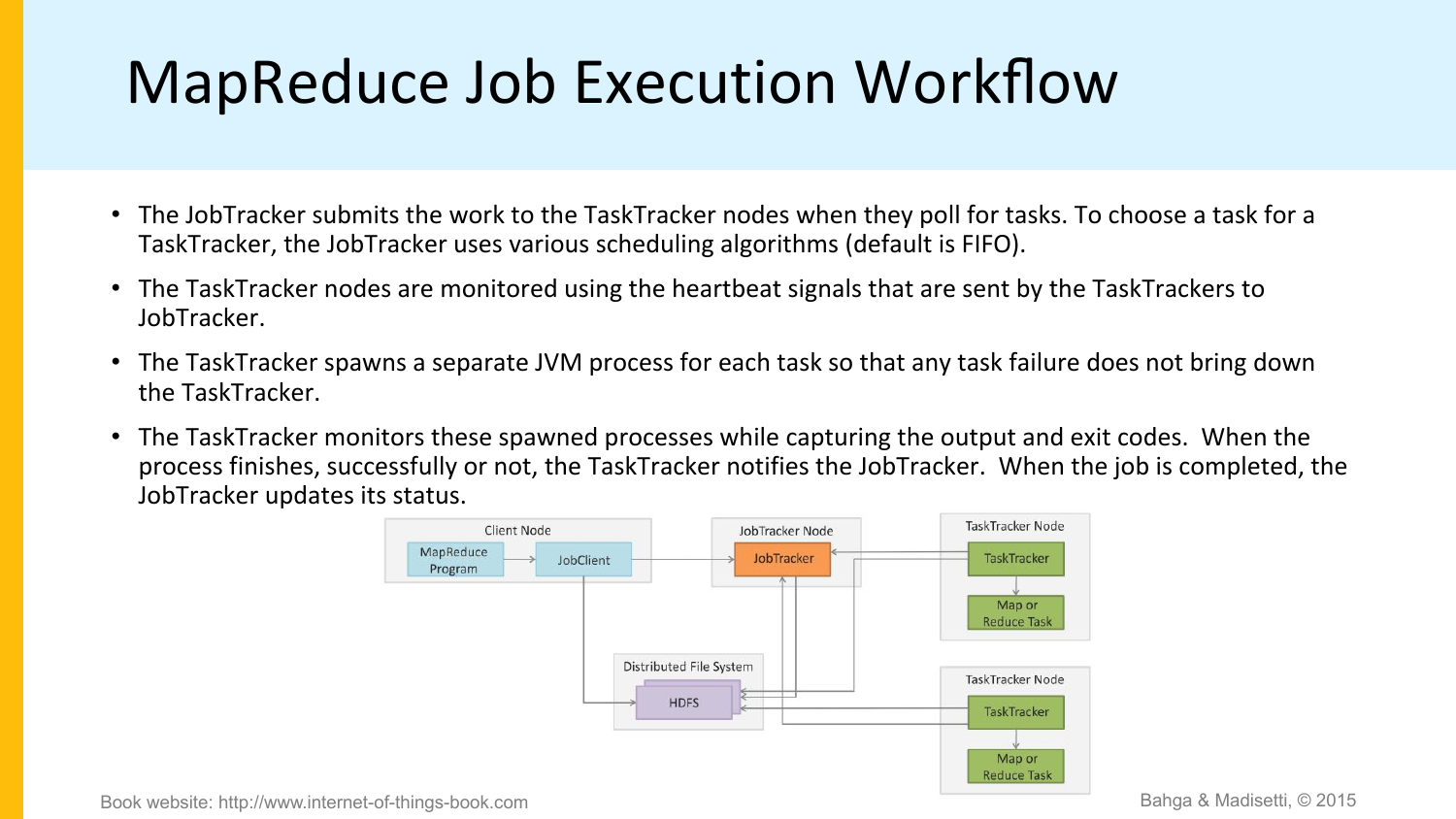## MapReduce 2.0 - YARN

- In Hadoop 2.0 the original processing engine of Hadoop (MapReduce) has been separated from the resource management (which is now part of YARN).
- This makes YARN effectively an operating system for **Client** Hadoop that supports different processing engines on a Hadoop cluster such as MapReduce for batch processing, Apache Tez for interactive queries, Apache Storm for stream processing, etc.
- YARN architecture divides architecture divides the two<br>  $\overline{ }$   $\rightarrow$  Resource request major functions of the JobTracker - resource management and job life-cycle management - into separate components:
	- ResourceManager
	- ApplicationMaster.

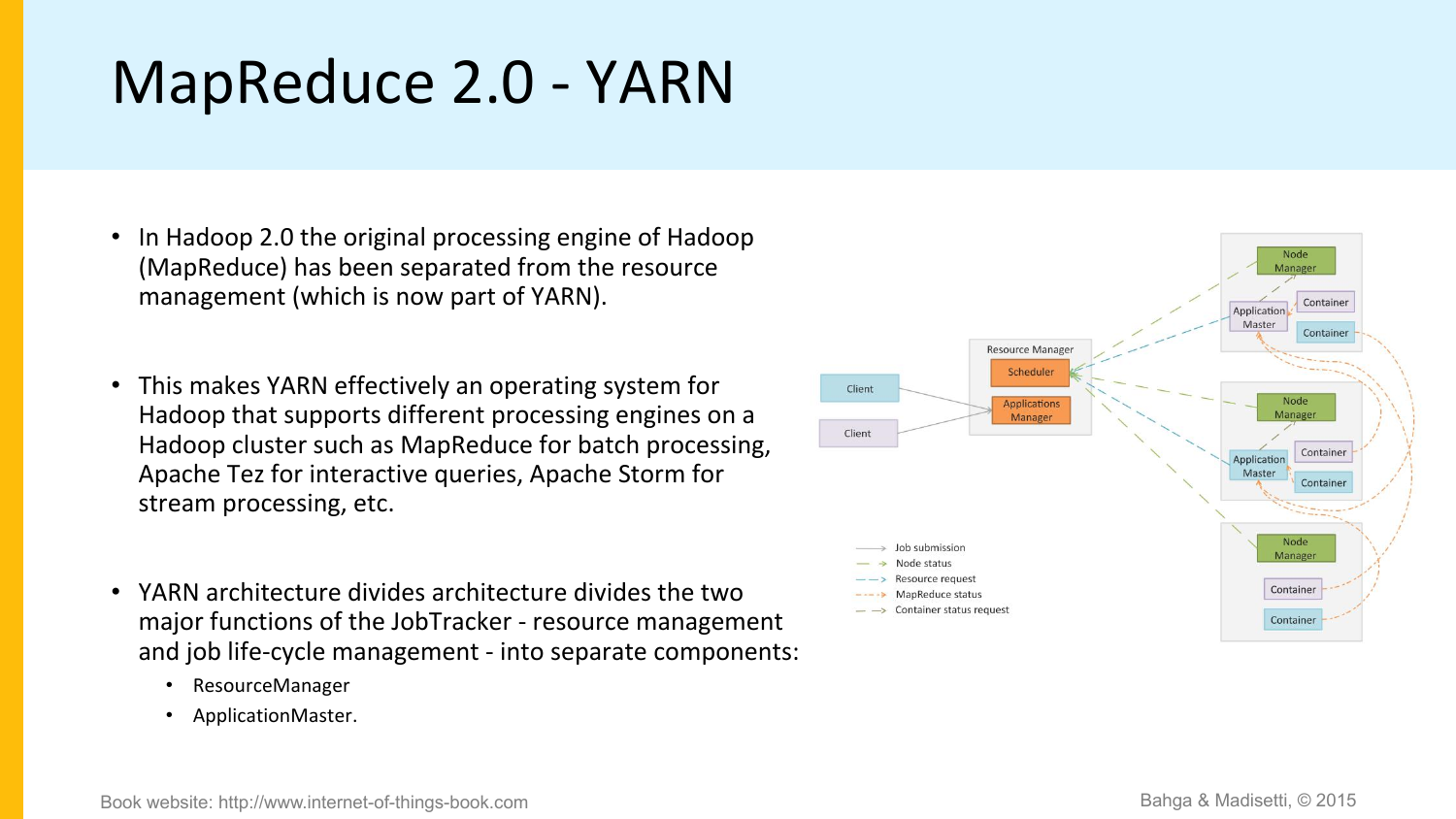### YARN Components

- **Resource Manager (RM)**: RM manages the global assignment of compute resources to applications. RM consists of twomain services:
	- *Scheduler*: Scheduler is a pluggable service that manages and enforces the resource scheduling policy in the cluster.
	- *Applications Manager (AsM)*: AsM manages the running Application Masters in the cluster. AsM is responsible for starting application masters and for monitoring a station and restarting them on different nodes in case of failures.
- **Application Master (AM):** A per-application AM manages the application's life cycle. AM is responsible for negotiating resources from the RM and working with the NMs to execute and monitor the tasks.
- **Node Manager (NM):** A per-machine NM manages the user  $\longrightarrow$  Node status processes on that machine.
- **Containers:** Container is a bundle of resources allocated by RM (memory, CPU, network, etc.). A container is a conceptual entity that grants an application the privilege to use a certain amount of resources on a given machine to run a component task.

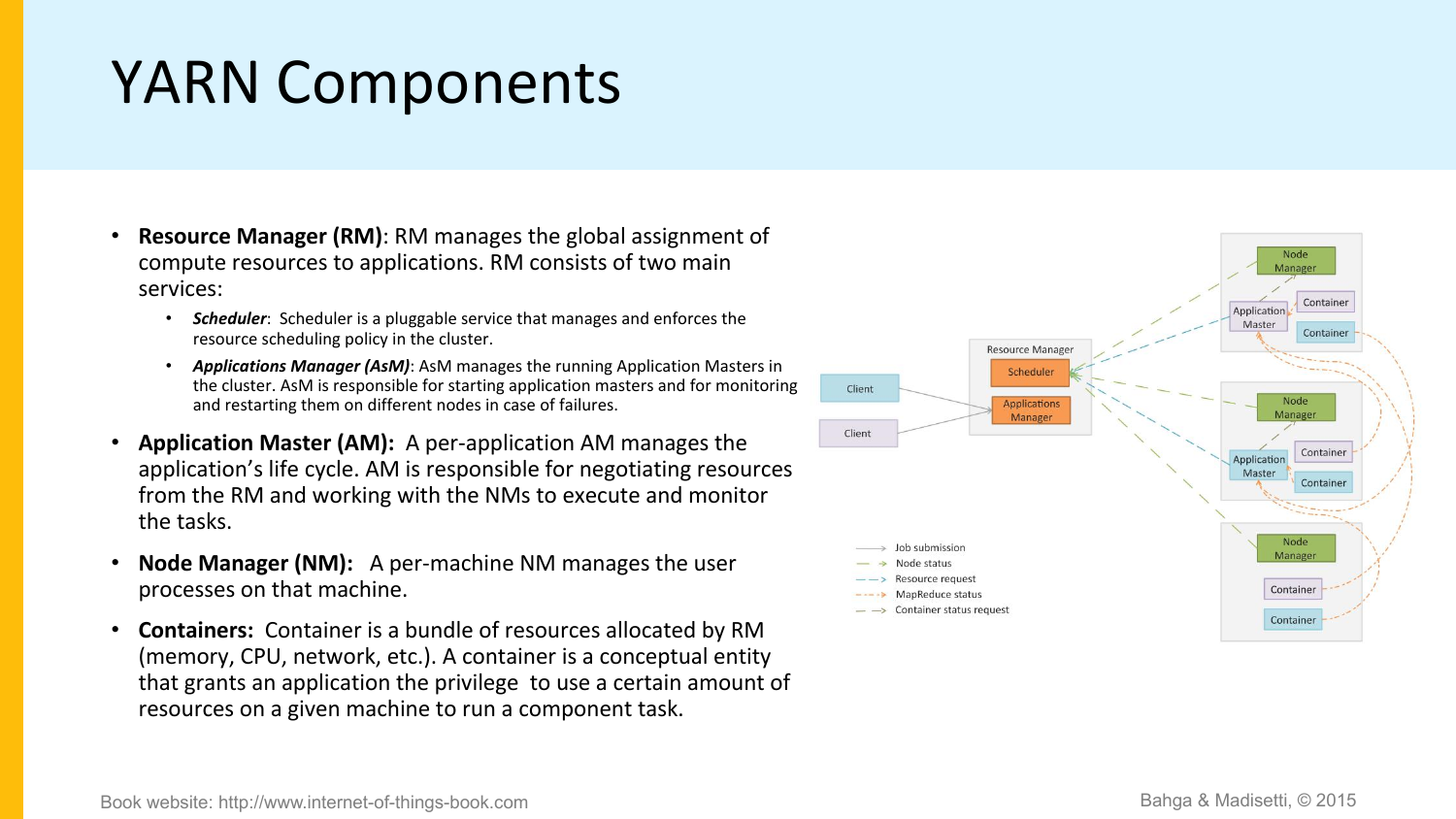### Hadoop Schedulers

- Hadoop scheduler is a pluggable component that makes it open to support different scheduling algorithms.
- The default scheduler in Hadoop is FIFO.
- Two advanced schedulers are also available the Fair Scheduler, developed at Facebook, and the Capacity Scheduler, developed at Yahoo.
- The pluggable scheduler framework provides the flexibility to support a variety of workloads with varying priority and performance constraints.
- Efficient job scheduling makes Hadoop a multi-tasking system that can process multiple data sets for multiple jobs for multiple users simultaneously.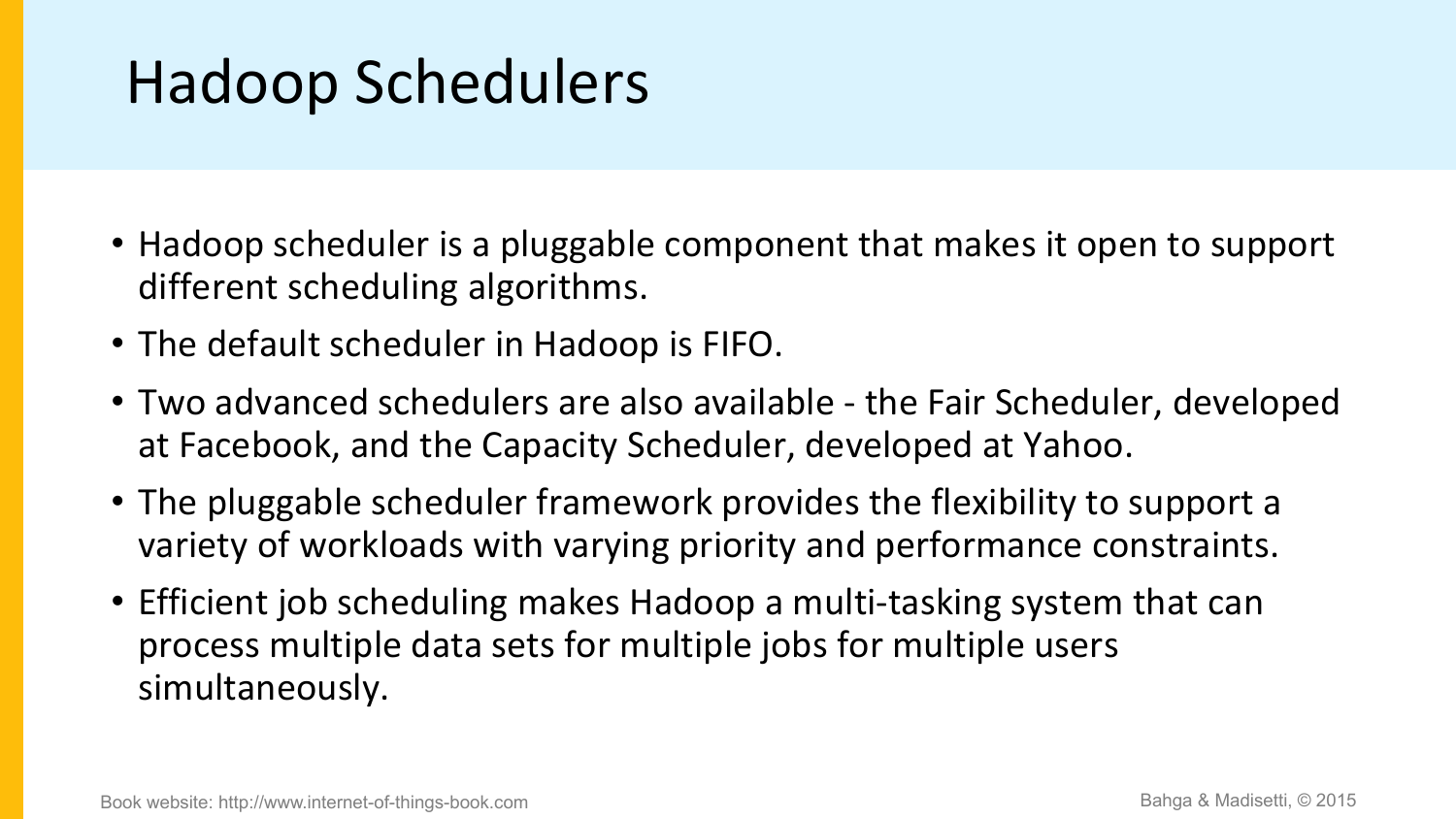## FIFO Scheduler

- FIFO is the default scheduler in Hadoop that maintains a work queue in which the jobs are queued.
- The scheduler pulls jobs in first in first out manner (oldest job first) for scheduling.
- There is no concept of priority or size of job in FIFO scheduler.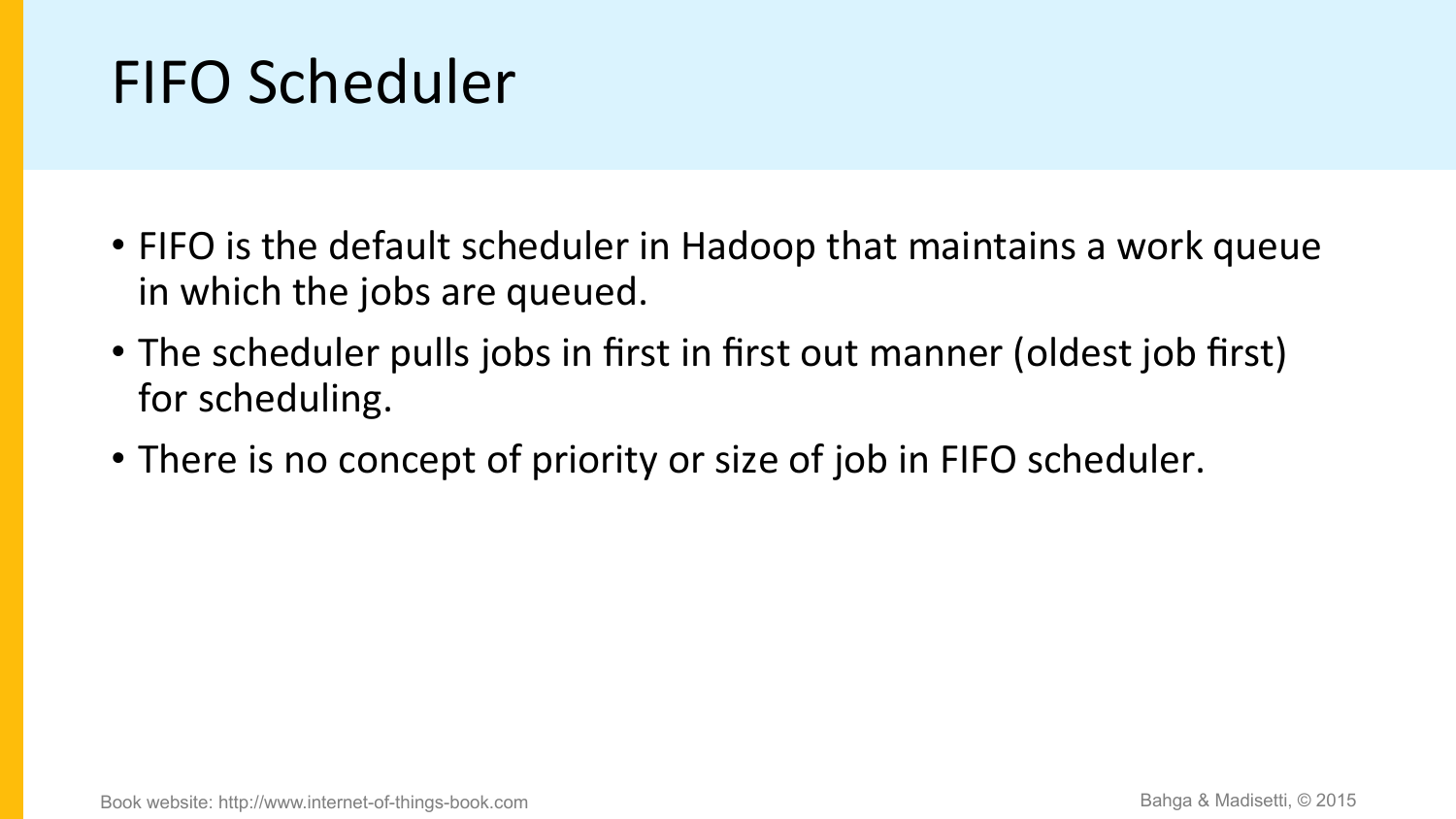### Fair Scheduler

- The Fair Scheduler allocates resources evenly between multiple jobs and also provides capacity guarantees.
- Fair Scheduler assigns resources to jobs such that each job gets an equal share of the available resources on average over time.
- Tasks slots that are free are assigned to the new jobs, so that each job gets roughly the same amount of CPU time.
- Job Pools
	- The Fair Scheduler maintains a set of pools into which jobs are placed. Each pool has a guaranteed capacity.
	- When there is a single job running, all the resources are assigned to that job. When there are multiple jobs in the pools, each pool gets at least as many task slots as guaranteed.  $\overline{\phantom{a}}$
	- Each pool receives at least the minimum share.
	- When a pool does not require the guaranteed share the excess capacity is split between other jobs.
- Fairness
	- The scheduler computes periodically the difference between the computing time received by each job and the time it should have received in ideal scheduling.
	- The job which has the highest deficit of the compute time received is scheduled next.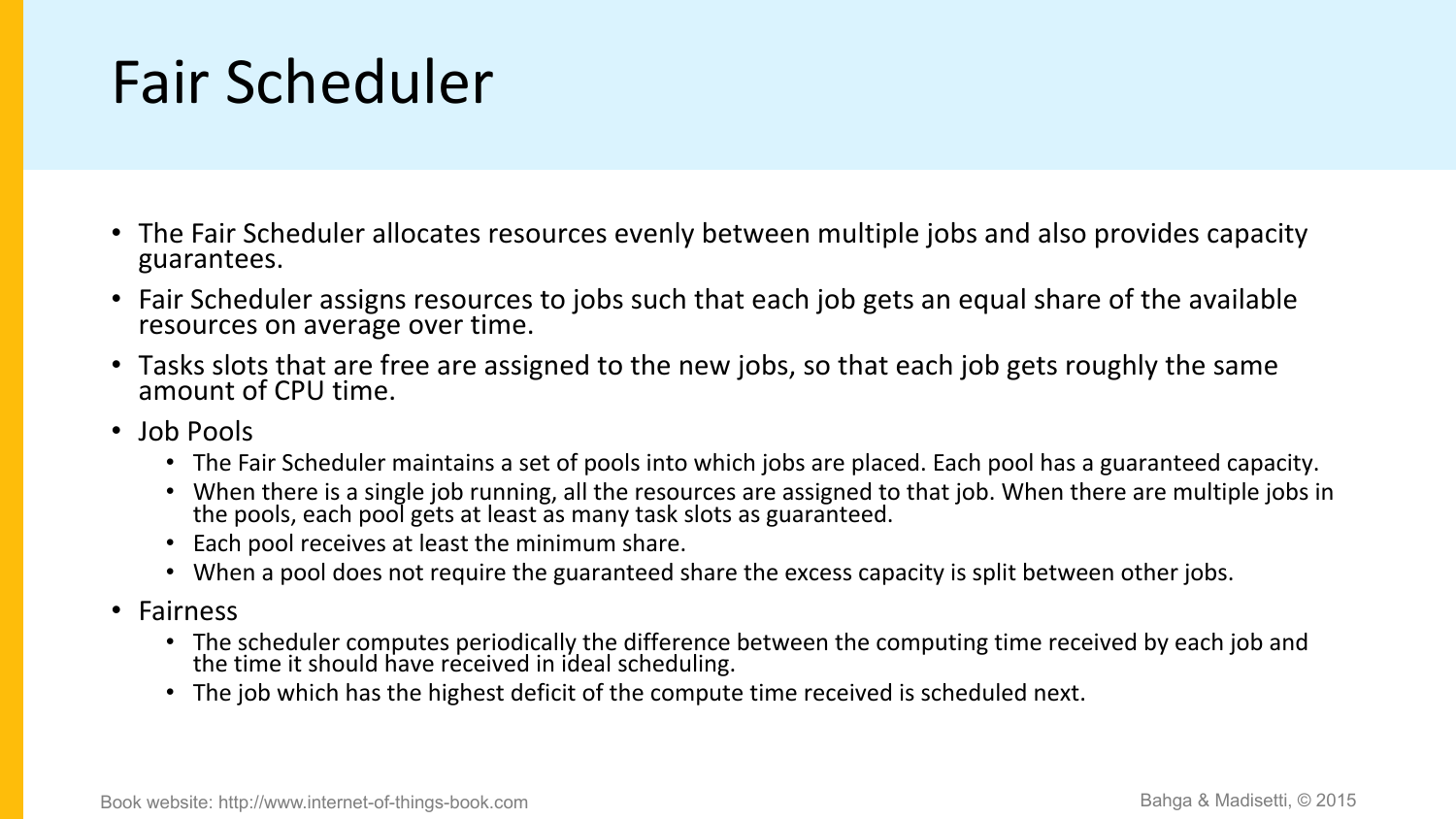### Capacity Scheduler

- The Capacity Scheduler has similar functionally as the Fair Scheduler but adopts a different scheduling philosophy.
- Queues
	- In Capacity Scheduler, you define a number of named queues each with a configurable number of map and reduce slots.
	- Each queue is also assigned a guaranteed capacity.
	- The Capacity Scheduler gives each queue its capacity when it contains jobs, and shares any unused capacity between the queues. Within each queue FIFO scheduling with priority is used.

### • Fairness

- For fairness, it is possible to place a limit on the percentage of running tasks per user, so that users share a cluster equally.
- A wait time for each queue can be configured. When a queue is not scheduled for more than the wait time, it can preempt tasks of other queues to get its fair share.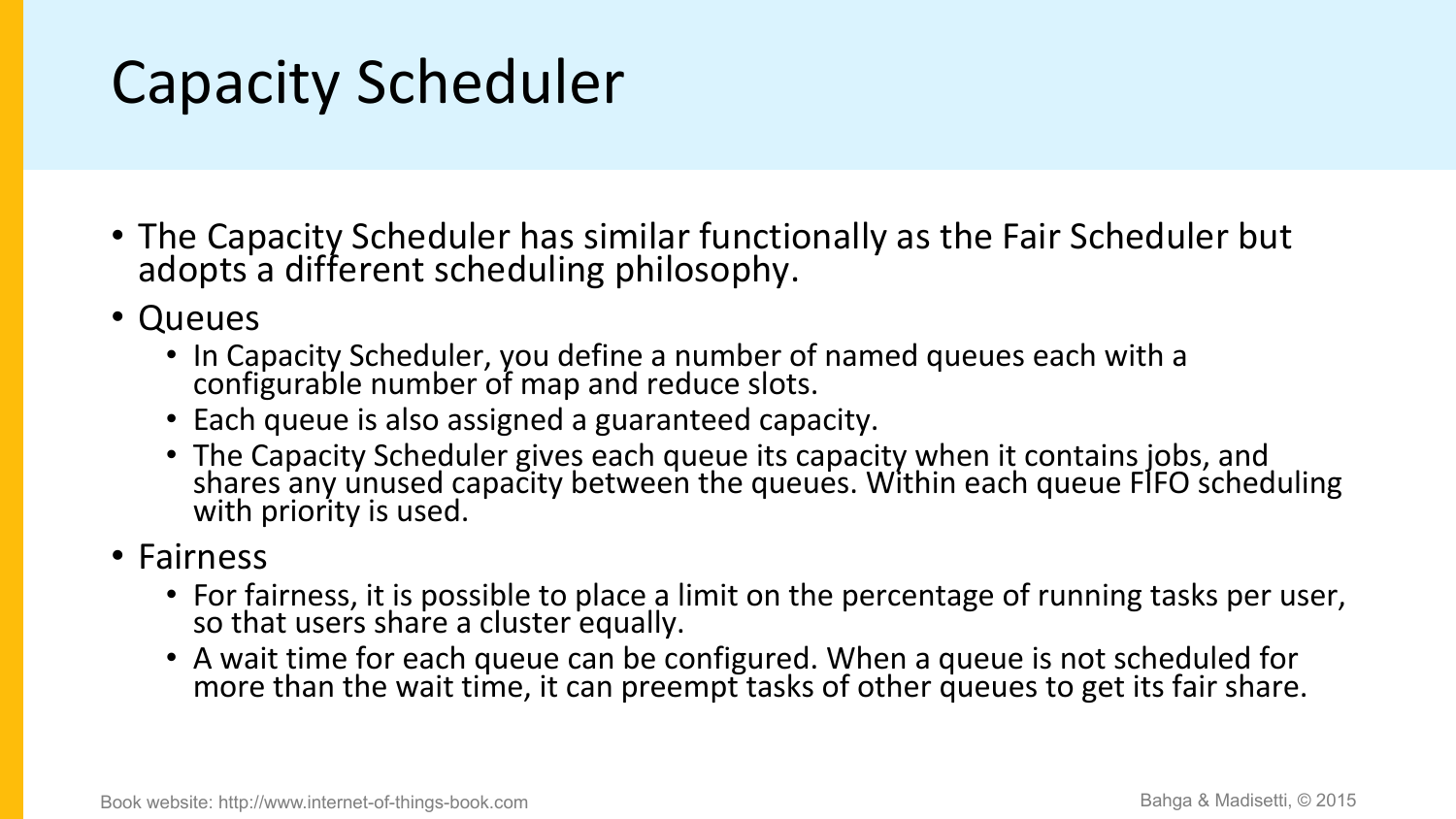## Further Reading

- Apache Hadoop, http://hadoop.apache.org
- Apache Hive, http://hive.apache.org
- Apache HBase, http://hbase.apache.org
- Apache Chukwa, http://chukwa.apache.org
- Apache Flume, http://flume.apache.org
- Apache Zookeeper, http://zookeeper.apache.org
- Apache Avro, http://avro.apache.org
- Apache Oozie, http://oozie.apache.org
- Apache Storm, http://storm-project.net
- Apache Tez, http://tez.incubator.apache.org
- Apache Cassandra, http://cassandra.apache.org
- Apache Mahout, http://mahout.apache.org
- Apache Pig, http://pig.apache.org
- Apache Sqoop, http://sqoop.apache.org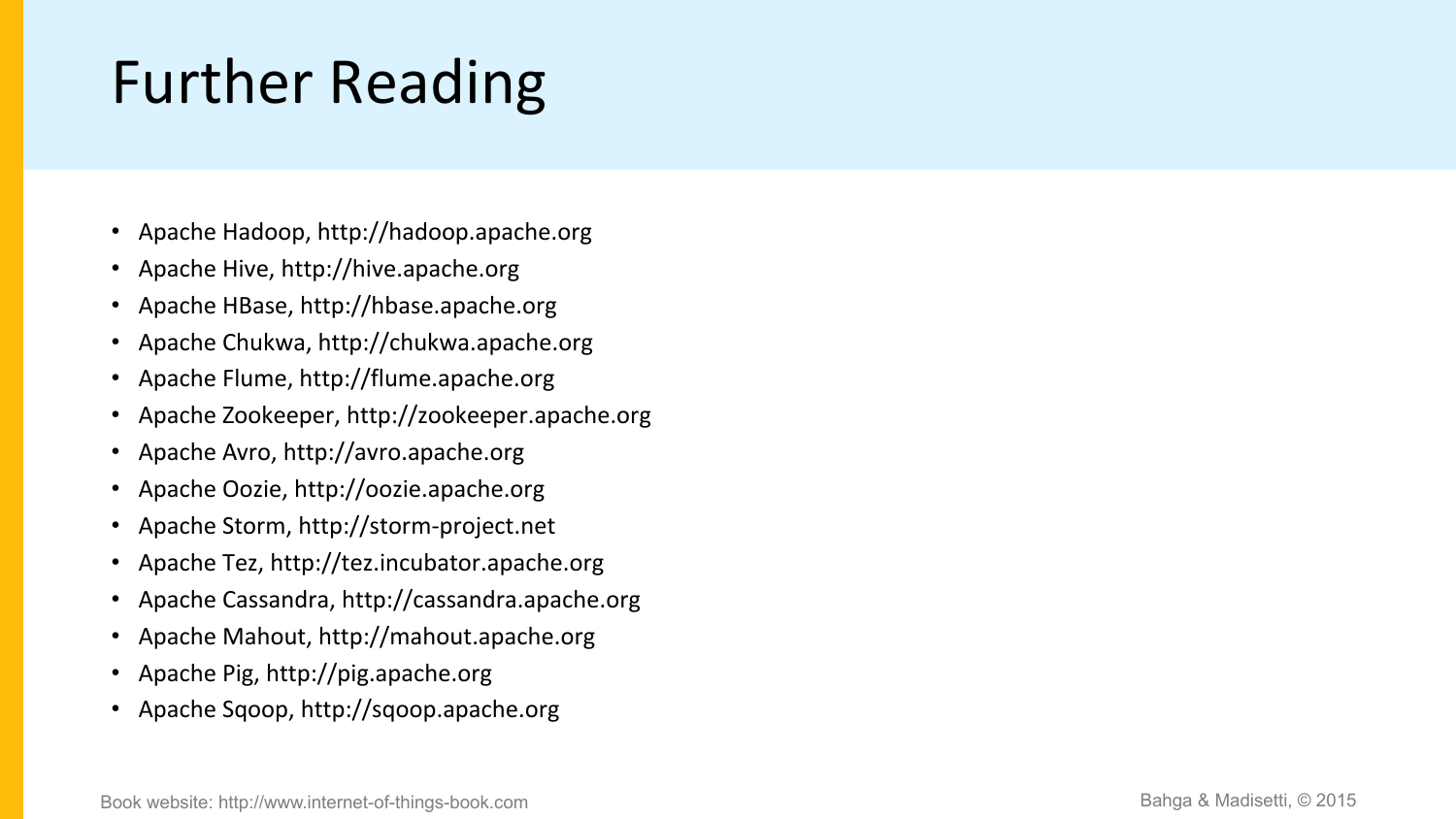## **1**

### IEEE 802.15.4

#### **1.1 The IEEE 802 Committee Family of Protocols**

The Institute of Electrical and Electronics Engineers (IEEE) committee 802 defines physical and data link technologies. The IEEE decomposes the OSI link layer into two sublayers:

- The media-access control (MAC) layer, sits immediately on top of the physical layer (PHY), and implements the methods used to access the network, typically the carriersense multiple access with collision detection (CSMA/CD) used by Ethernet and the carrier-sense multiple access with collision avoidance (CSMA/CA) used by IEEE wireless protocols.
- The logical link control layer (LLC), which formats the data frames sent over the communication channel through the MAC and PHY layers. IEEE 802.2 defines a frame format that is independent of the underlying MAC and PHY layers, and presents a uniform interface to the upper layers.

Since 1980, IEEE has defined many popular MAC and PHY standards (Figure 1.1 shows only the wireless standards), which all use 802.2 as the LLC layer.

802.15.4 was defined by IEEE 802.15 task group 4/4b (http://ieee802.org/15/pub/ TG4b.html). The standard was first published in 2003, then revised in 2006. The 2006 version introduces improved data rates for the 868 and 900 MHz physical layers (250 kbps, up from 20 and 40 kbps, respectively), and can be downloaded at no charge from the IEEE at http://standards.ieee.org/getieee802/download/802.15.4-2006.pdf

#### **1.2 The Physical Layer**

The design of 802.15.4 takes into account the spectrum allocation rules of the United States (FCC CFR 47), Canada (GL 36), Europe (ETSI EN 300 328-1, 328-2, 220-1) and

Olivier Hersent, David Boswarthick and Omar Elloumi.

*The Internet of Things: Key Applications and Protocols*, First Edition.

<sup>© 2012</sup> John Wiley & Sons, Ltd. Published 2012 by John Wiley & Sons, Ltd.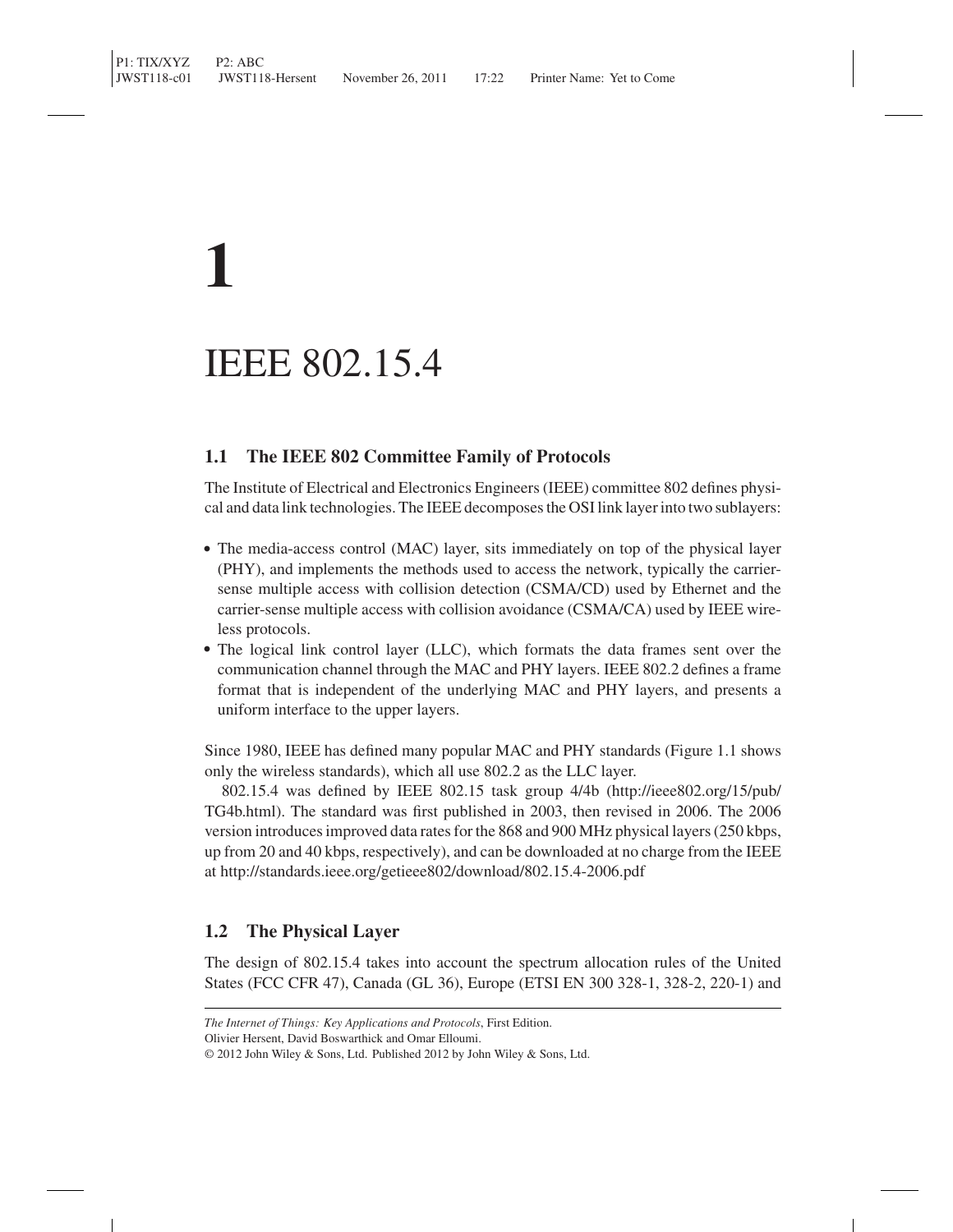| MAC layer |                                       | <b>BAND</b>                  |
|-----------|---------------------------------------|------------------------------|
| 802.11    | WiFi                                  | 802.11, 802.11b, 802.11g,    |
|           |                                       | 802.11n: ISM 802.11a: U-NII  |
| 802.15.1  | <b>Bluetooth</b>                      | ISM 2.4 GHz                  |
| 802.15.4  | ZigBee, SLowPAN                       | ISM 2.4 GHz worldwide        |
|           |                                       | ISM 902-928 MHz USA          |
|           |                                       | 868.3 MHz European countries |
|           |                                       | 802.15.4a: 3.1–10.6 GHz      |
| 802.16    | Wireless Metropolitan Access Networks | $802.16:10-66 \text{ GHz}$   |
|           | Broadband Wireless Access (BWA)       | $802.16a: 2-11 \text{ GHz}$  |
|           | WiMax                                 | $802.16e: 2-11$ GHz for      |
|           |                                       | fixed/2–6 GHz for mobile     |

**Figure 1.1** IEEE-defined MAC layers.

Japan (ARIB STD T66). In the United States, the management and allocation of frequency bands is the responsibility of the Federal Communications Commission (FCC). The FCC has allocated frequencies for industrial scientific and medical (ISM) applications, which do not require a license for all stations emitting less than 1 W. In addition, for low-power applications, the FCC has allocated the Unlicensed National Information Infrastructure (U-NII) band. Figure 1.2 lists the frequencies and maximum transmission power for each band.

IEEE 802.15.4 can use:

- The 2.4 GHz ISM band (S-band) worldwide, providing a data rate of 250 kbps (O-QPSK modulation) and 15 channels (numbered 11–26);
- The 902-928 MHz ISM band (I-band) in the US, providing a data rate of 40 kbps (BPSK modulation), 250 kbps (BPSK+O-QPSK or ASK modulation) or 250 kbps (ASK modulation) and ten channels (numbered 1–10)
- The 868-868.6 MHz frequency band in Europe, providing a data rate of 20 kbps (BPSK modulation), 100 kbps (BPSK+O-QPSK modulation) or 250 kbps (PSSS: BPSK+ASK

| FCC band               | <b>Maximum transmit power</b> | <b>Frequencies</b> |
|------------------------|-------------------------------|--------------------|
| <b>Industrial Band</b> | < 1W                          | 902 MHz-928 MHz    |
| Scientific Band        | <1W                           | 2.4 GHz-2.48 GHz   |
| Medical Band           | < 1W                          | 5.725 GHz-5.85 GHz |
| <b>U-NII</b>           | $<$ 40 mW                     | 5.15 GHz-5.25 GHz  |
|                        | $<$ 200 mW                    | 5.25 GHz-5.35 GHz  |
|                        | $< 800$ mW                    | 5.725 GHz-5.82 GHz |

Figure 1.2 FCC ISM and U-NII bands.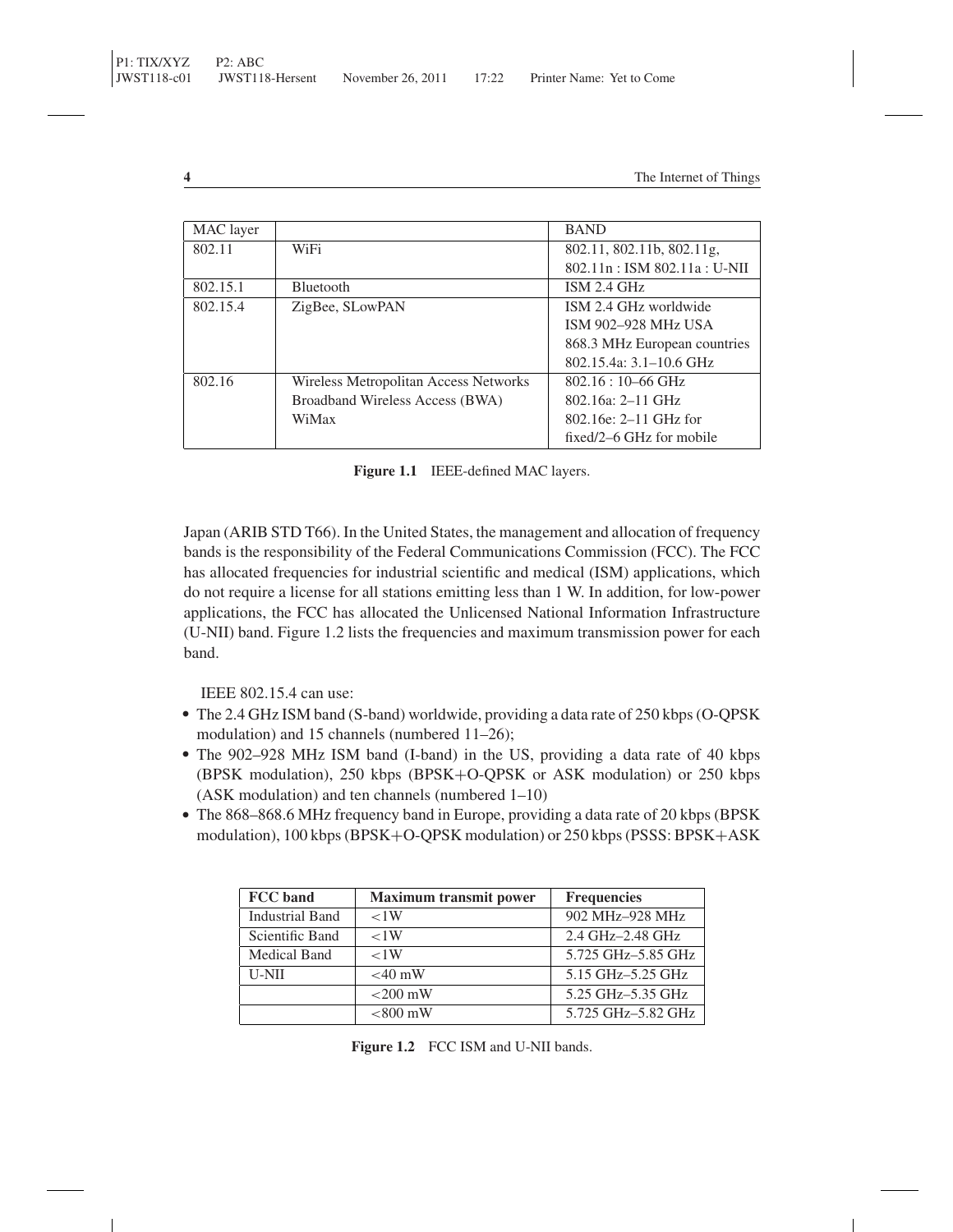modulation), and a single channel (numbered 0 for BPSK or O-QPSK modulations, and 1 for ASK modulation).

In practice, most implementations today use the 2.4 GHz frequency band. This may change in the future as the IP500 alliance (www.ip500.de) is trying to promote applications on top of 6LoWPAN and 802.15.4 sub-GHz frequencies and 802.15.4g introduces more sub-GHz physical layer options. More recently, a new physical layer has been designed for ultrawide band (3.1 to 10.6 GHz).

#### **Overview of O-QPSK Modulation at 2.4 GHz**

The data to be transmitted is grouped in blocks of 4 bits. Each such block is mapped to one of 16 different *symbols*. The symbol is then converted to a 32-bit chip sequence (a pseudorandom sequence defined by 802.15.4 for each symbol). The even bits are transmitted by modulating the inphase (I) carrier, and the odd bits are transmitted by modulating the quadrature phase (Q) carrier (Figure 1.3). Each chip is modulated as a half-sine pulse. The transmitted chip rate is 2 Mchip/s, corresponding to a symbol rate 32 times slower, and a user data bitrate of 250 kbps. The sum of the I and Q signals is then transposed to the 2.4 GHz carrier frequency.



**Figure 1.3** O-QPSK I and Q components.

802.15.4 uses a 32-bit encoding when it needs to refer to a specific frequency band, modulation, and channel. The first 5 bits encode a page number, and the remaining 27 bits are used as channel number flags within the page. The mapping of page and channel number to the frequency band, modulation and center frequency is shown in Figure 1.4.

#### *1.2.1 Interferences with Other Technologies*

Because the scientific band (2.4–2.48 GHz) is also unlicensed in most countries, this frequency band is used by many wireless networking standards, among which are WiFi (802.11, 802.11b, 802.11g, 802.11n), 802.15.4, and other devices such as cordless phones and microwave ovens.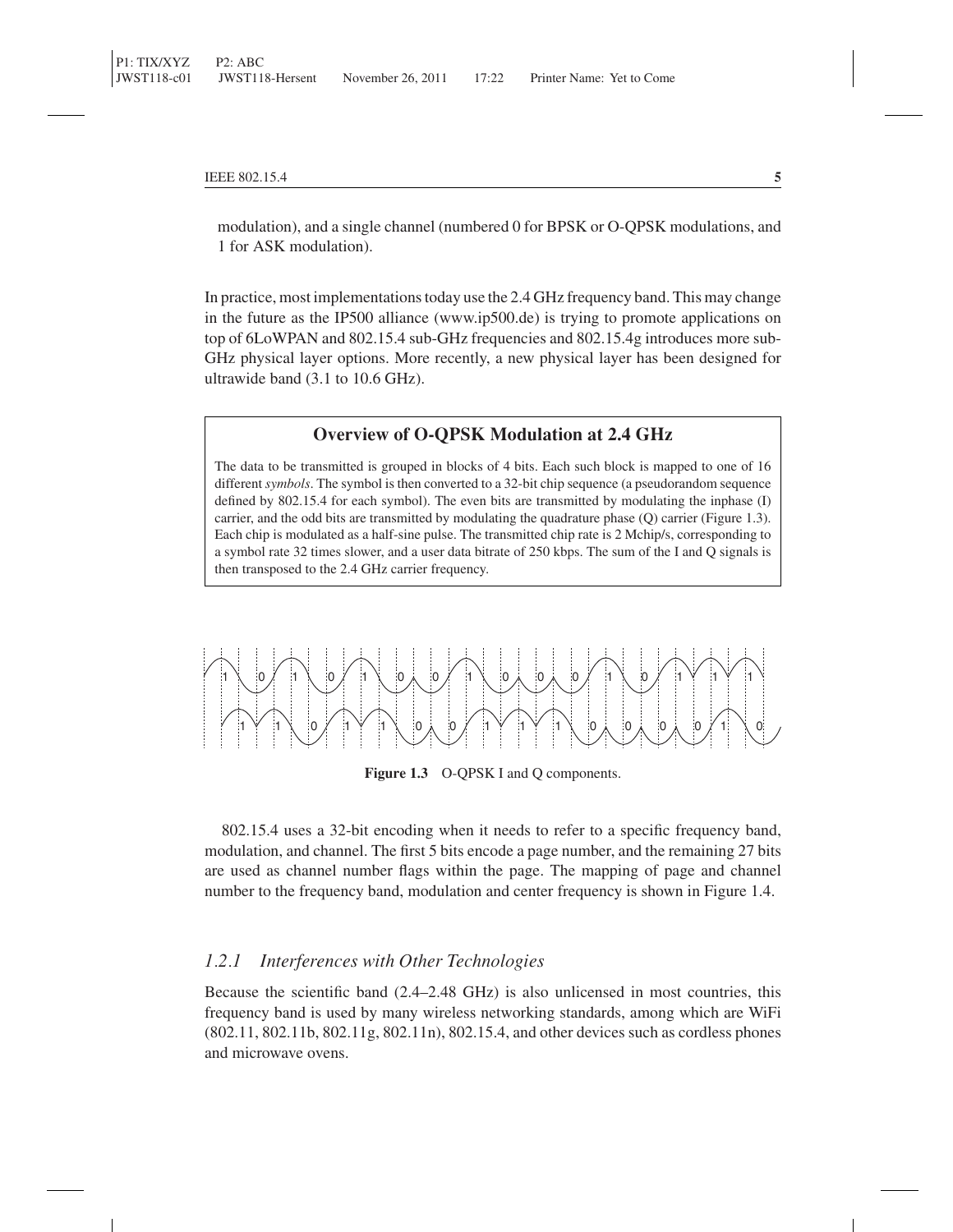|                |                    |                  | Channel number and    |
|----------------|--------------------|------------------|-----------------------|
| Frequency band | Modulation         | Page number      | center frequency      |
| $2.4$ GHz      | 0-QPSK             | $\theta$         | 11:2405 MHz           |
|                |                    |                  | 12:2410 MHz           |
|                |                    |                  | 13:2415 MHz           |
|                |                    |                  | 14:2420 MHz           |
|                |                    |                  | 15:2425 MHz           |
|                |                    |                  | 16:2430 MHz           |
|                |                    |                  | 17:2435 MHz           |
|                |                    |                  | 18:2440 MHz           |
|                |                    |                  | 19:2445 MHz           |
|                |                    |                  | 20:2450 MHz           |
|                |                    |                  | 21:2455 MHz           |
|                |                    |                  | 22:2460 MHz           |
|                |                    |                  | 23:2465 MHz           |
|                |                    |                  | 24:2470 MHz           |
|                |                    |                  | 25:2475 MHz           |
|                |                    |                  | 26:2480 MHz           |
| 915 MHz        | <b>BPSK</b>        | $\boldsymbol{0}$ | $1:906 \text{ MHz}$   |
|                | <b>BPSK+ASK</b>    | $\mathbf{1}$     | $2:908$ MHz           |
|                | <b>BPSK+0-QPSK</b> | $\overline{2}$   | $3:910$ MHz           |
|                |                    |                  |                       |
|                |                    |                  | $4:912 \text{ MHz}$   |
|                |                    |                  | $5:914 \text{ MHz}$   |
|                |                    |                  | $6:916 \text{ MHz}$   |
|                |                    |                  | $7:918$ MHz           |
|                |                    |                  | 8:920 MHz             |
|                |                    |                  | 9:922 MHz             |
|                |                    |                  | 10:924 MHz            |
| <b>868 MHz</b> | <b>BPSK</b>        | $\overline{0}$   | $0:868.3 \text{ MHz}$ |
|                | <b>BPSK+ASK</b>    | 1                | $1:868.3 \text{ MHz}$ |
|                | BPSK+0-QPSK        | $\overline{2}$   | $0:868.3 \text{ MHz}$ |

**Figure 1.4** 802.15.4 frequency bands, modulations and channels.

#### **1.2.1.1 FHSS Wireless Standards**

The 802.11 physical layer uses frequency hopping spread spectrum (FHSS) and direct spread spectrum modulation. Bluetooth (802.15.1) uses FHSS in the ISM band.

The FHSS technology divides the ISM band into 79 channels of 1 MHz (Figure 1.5). The FCC requires that a transmitter should not use any channel more than 400 ms at a time (dwell time), and should try to use at least 75 channels (but this may not always be possible if some channels are too noisy).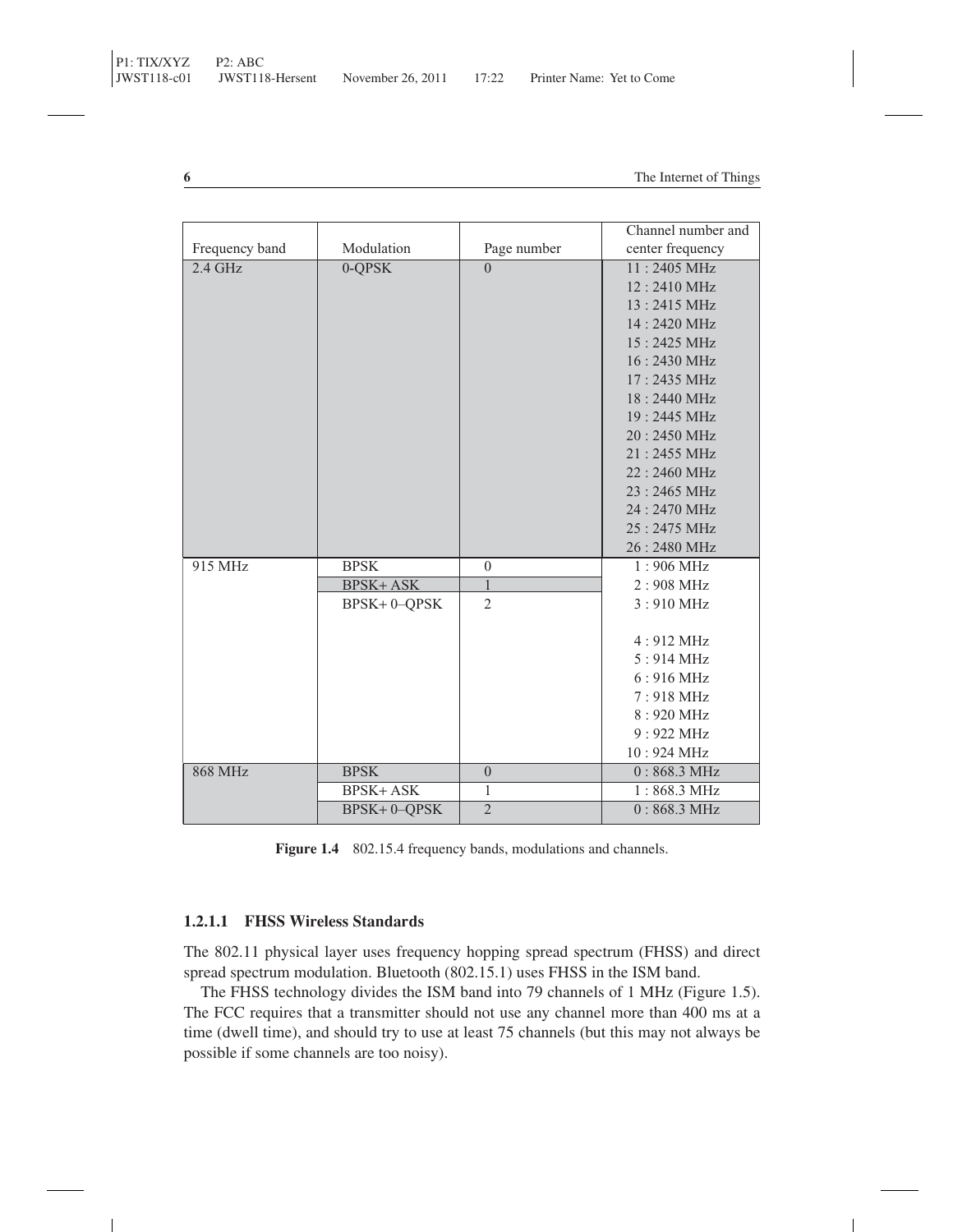| <b>FHSS</b> Channel | Frequency (GHz) |  |
|---------------------|-----------------|--|
|                     | $2.401 - 2.402$ |  |
|                     | $2.402 - 2.403$ |  |
|                     | $2.403 - 2.404$ |  |
| $\cdots$            |                 |  |
| 80                  | $2.479 - 2.480$ |  |

**Figure 1.5** FHSS channels defined by the FCC in the S-Band.

#### **1.2.1.2 DSSS Wireless Standards**

802.11b and 802.11g use only direct spread spectrum (DSSS). 11 DSSS channels have been defined, each of 16 MHz bandwidth, with center frequencies of adjacent channels separated by 5 MHz. Only 3 channels do not overlap (outlined in bold font in Figure 1.6): these channels should be used in order to minimize interference issues in adjacent deployments (3 channels are sufficient for a bidirectional deployment, however in tridimensional deployments, for example, in a building, more channels would be required).

#### *1.2.2 Choice of a 802.15.4 Communication Channel, Energy Detection, Link Quality Information*

In practice, only the 2.4 GHz frequency band is commonly used by the network and applications layers on top of 802.15.4, typically ZigBee and 6LoWPAN. The transmission power is adjustable from a minimum of 0.5 mW (specified in the 802.15.4 standard) to a maximum of 1 W (ISM band maximum). For obvious reasons, on links involving a battery-operated device, the transmission power should be minimized. A transmission power of 1 mW provides a theoretical outdoor range of about 300 m (100 m indoors).

| <b>DSSS</b> channel | Frequency (GHz)           |
|---------------------|---------------------------|
|                     | $2.404-(2.412)-2.420$     |
| $\overline{c}$      | $2.409 - (2.417) - 2.425$ |
| 3                   | $2.414-(2.422)-2.430$     |
| $\overline{4}$      | $2.419-(2.427)-2.435$     |
| 5                   | $2.424-(2.432)-2.440$     |
| 6                   | $2.429-(2.437)-2.445$     |
| 7                   | $2.434-(2.442)-2.450$     |
| 8                   | $2.439-(2.447)-2.455$     |
| 9                   | $2.444-(2.452)-2.460$     |
| 10                  | $2.449-(2.457)-2.465$     |
| 11                  | $2.456-(2.462)-2.470$     |

**Figure 1.6** DSSS channels used by 802.11b.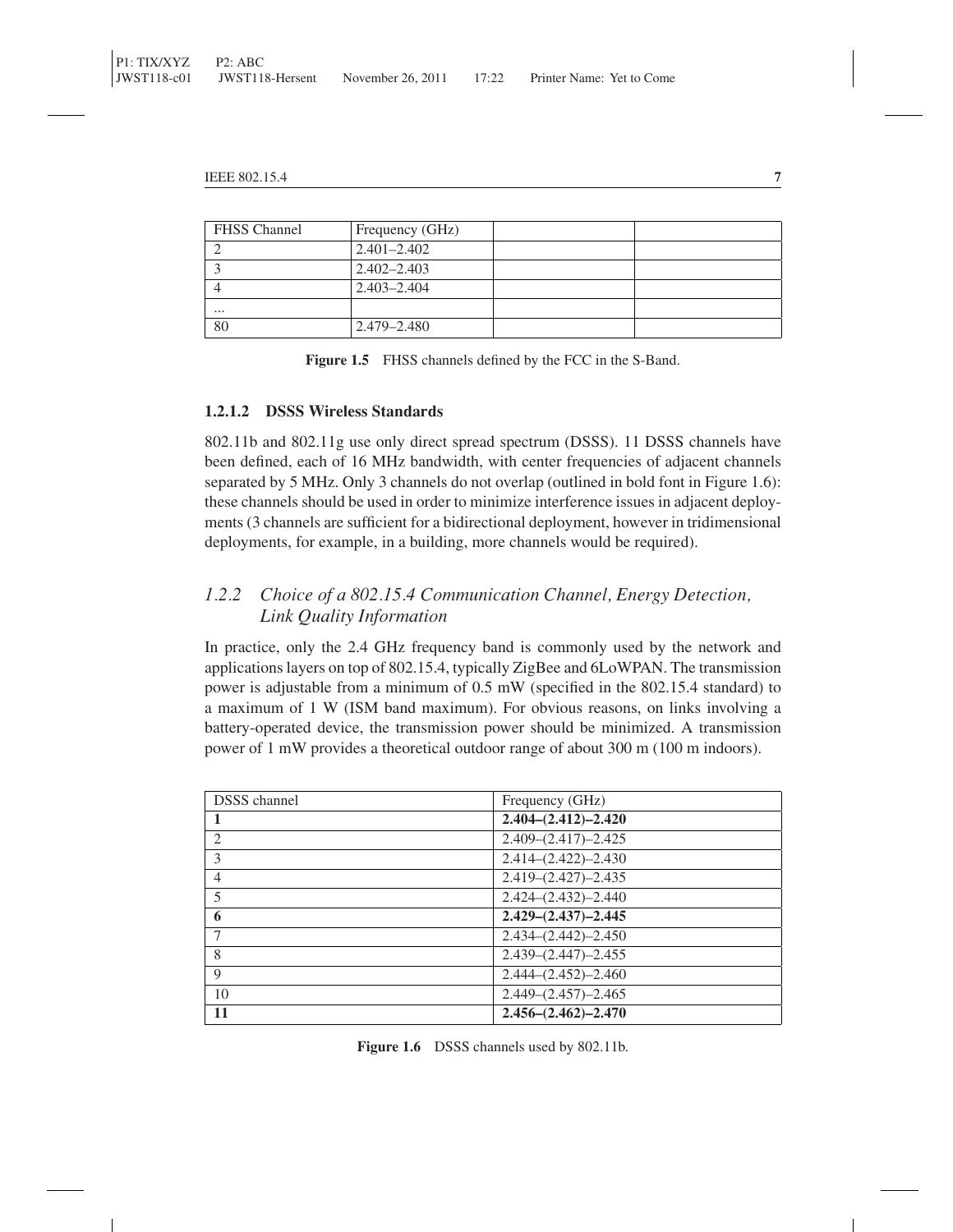| Synchronous header (SHR) |           | Physical header (PHR) |            | Physical Service Data Unit |
|--------------------------|-----------|-----------------------|------------|----------------------------|
| Preamble                 | SFD.      | Frame length          | Ibit       | $0$ to 127 bytes           |
|                          | 111100101 | $(7 \text{ bits})$    | (reserved) |                            |

Figure 1.7 802.15.4 physical layer frame.

802.15.4 does not use frequency hopping (a technique that consumes much more energy), therefore the choice of the communication channel is important. Interference with FHSS technologies is only sporadic since the FHSS source never stays longer than 400 ms on a given frequency. In order to minimize interference with DSSS systems such as Wi-Fi  $(802.11b/g)$  set to operate on the three nonoverlapping channels 1, 6 and 11, it is usually recommended to operate 802.15.4 applications on channels 15, 20, 25 and 26 that fall between Wi-Fi channels 1, 6 and 11.

However, the 802.15.4 physical layer provides an energy detection (ED) feature that enables applications to request an assessment of each channel's energy level. Based on the results, a 802.15.4 network coordinator can make an optimal decision for the selection of a channel.

For each received packet, the 802.15.4 physical layer also provides link quality information (LQI) to the network and application layers (the calculation method for the LQI is proprietary and specific to each vendor). Based on this indication and the number of retransmissions and lost packets, transmitters may decide to use a higher transmission power, and some applications for example, ZigBee Pro provide mechanisms to dynamically change the 802.15.4 channel in case the selected one becomes too jammed, however, such a channel switch should remain exceptional.

#### *1.2.3 Sending a Data Frame*

802.15.4 uses carrier-sense multiple access with collision avoidance (CSMA/CA): prior to sending a data frame, higher layers are first required to ask the physical layer to performs a clear channel assessment (CCA). The exact meaning of "channel clear" is configurable: it can correspond to an energy threshold on the channel regardless of the modulation (mode 1), or detection of 802.15.4 modulation (mode 2) or a combination of both (energy above threshold *and* 802.15.4 modulation: mode 3).

After a random back-off period designed to avoid any synchronization of transmitters, the device checks that the channel is still free and transmits a data frame. Each frame is transmitted using a 30- to 40-bit preamble followed by a start frame delimiter (SFD), and a minimal physical layer header composed only of a 7 bits frame length (Figure 1.7).

#### **1.3 The Media-Access Control Layer**

802.15.4 distinguishes the part of the MAC layer responsible for data transfer (the MAC common part sublayer or MCPS), and the part responsible for management of the MAC layer itself (the Mac layer management entity or MLME).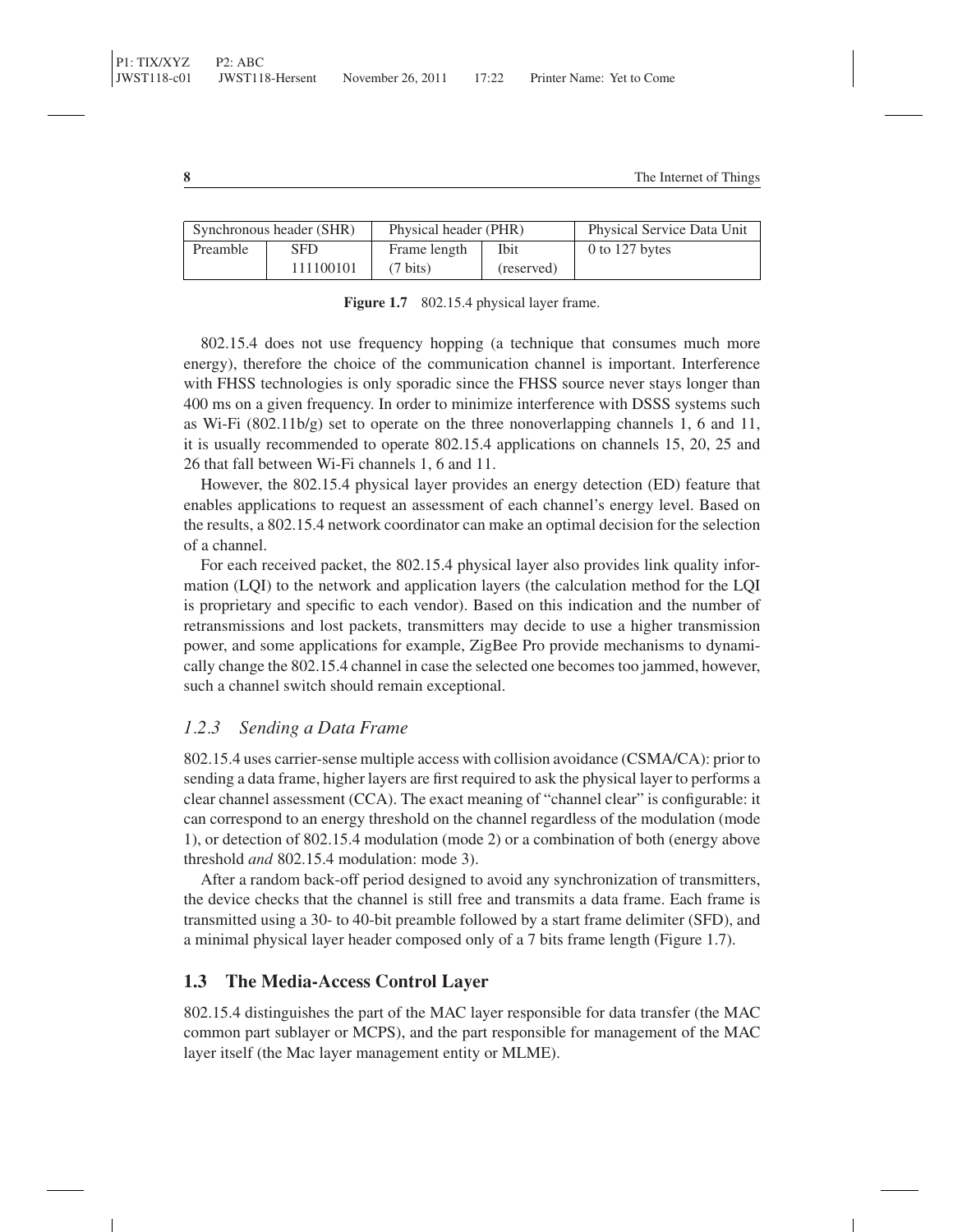The MLME contains the configuration and state parameters for the MAC layer, such as the 64-bit IEEE address and 16-bit short address for the node, how many times to retry accessing the network in case of a collision (typically 4 times, maximum 5 times), how long to wait for an acknowledgment (typically 54 symbol duration units, maximum 120), or how many times to resend a packet that has not been acknowledged (0–7).

#### *1.3.1 802.15.4 Reduced Function and Full Function Devices, Coordinators, and the PAN Coordinator*

802.15.4 networks are composed of several device types:

- 802.15.4 networks are setup by a *PAN coordinator* node, sometimes simply called the coordinator. There is a single PAN coordinator for each network identified by its PAN ID. The PAN coordinator is responsible for scanning the network and selecting the optimal RF channel, and for selecting the 16 bits PAN ID (personal area network identifier) for the network. Other 802.15.4 nodes must send an association request for this PAN ID to the PAN coordinator in order to become part of the 802.14.4 network.
- *Full Function Devices* (FFD), also called coordinators: these devices are capable of relaying messages to other FFDs, including the PAN coordinator. The first coordinator to send a beacon frame becomes the PAN coordinator, then devices join the PAN coordinator as their parent, and among those devices the FFDs also begin to transmit a periodic beacon (if the network uses the beacon-enabled access method, see below), or to respond to beacon requests. At this stage more devices may be able to join the network, using the PAN coordinator or any FFD as their parent.
- *Reduced Function Devices* (RFD) cannot route messages. Usually their receivers are switched off except during transmission. They can be attached to the network only as leaf nodes.

Two alternative topology models can be used within each network, each with its corresponding data-transfer method:

- The *star topology*: data transfers are possible only between the PAN coordinator and the devices.
- The *peer to peer* topology: data transfers can occur between any two devices. However, this is simple only in networks comprising only permanently listening devices. Peer to peer communication between devices that can enter sleep mode requires synchronization, which is not currently addressed by the 802.15.4 standard.

Each network, identified by its PAN ID, is called a *cluster*. A 802.15.4 network can be formed of multiple clusters (each having its own PAN ID) in a tree configuration: the root PAN coordinator instructs one of the FFD to become the coordinator of an adjacent PAN.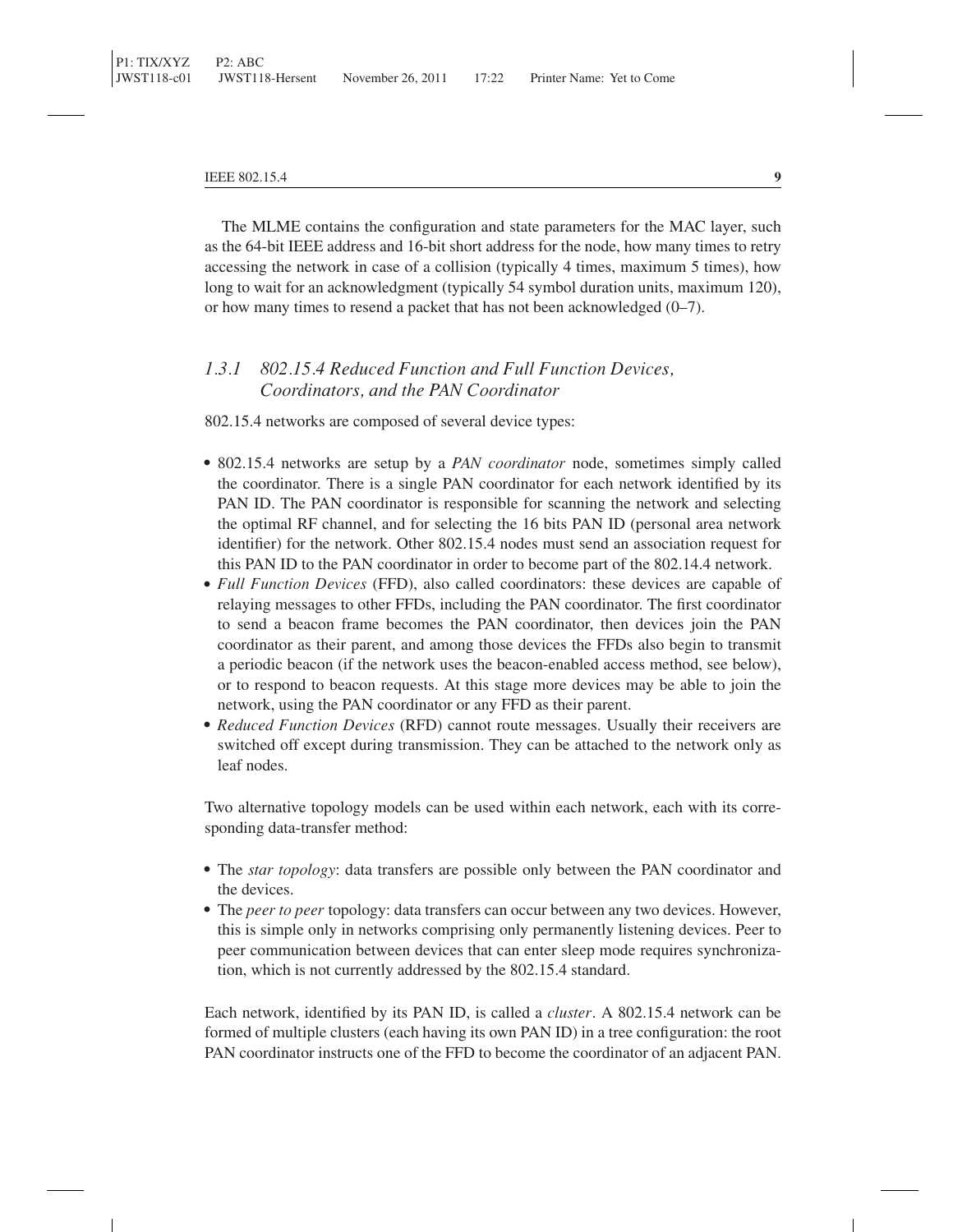

Figure 1.8 802.15.4 Superframe structure.

Each child PAN coordinator may also instruct a FFD to become a coordinator for another PAN, and so on.

The MAC layer specified by 802.15.4 defines two access control methods for the network:

- The *beacon-enabled access method* (or slotted CSMA/CA). When this mode is selected, the PAN coordinator periodically broadcasts a *superframe*, composed of a starting and ending beacon frame, 15 time slots, and an optional inactive period during which the coordinator may enter a low-power mode (Figure 1.8). The first time slots define the contention access period (CAP), during which the other nodes should attempt to transmit using CSMA/CA. The last  $N$  ( $N \le 7$ ) time slots form the optional contention free period (CFP), for use by nodes requiring deterministic network access or guaranteed bandwidth.

The beacon frame starts by the general MAC layer frame control field (see Figures 1.8 and 1.9), then includes the source PAN ID, a list of addresses for which the coordinator has pending data, and provides superframe settings parameters. Devices willing to send data to a coordinator first listen to the superframe beacon, then synchronize to the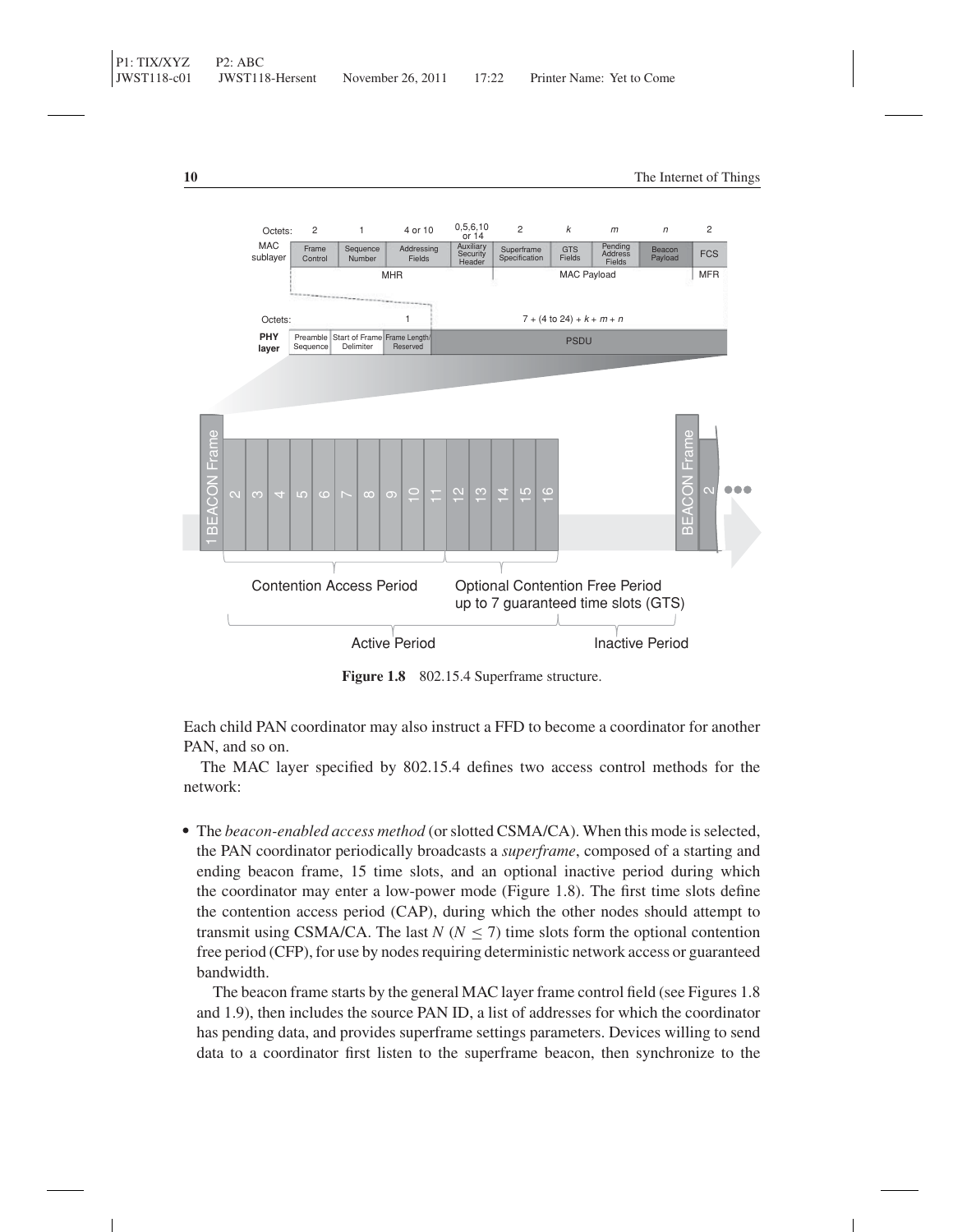|                           | <b>Bytes</b>                  |                                                                 |
|---------------------------|-------------------------------|-----------------------------------------------------------------|
| Frame Control Field       | 2                             | $000$ -------------: Beacon frame                               |
|                           |                               | 001--------------: Data Frame                                   |
|                           |                               | 010--------------: Ack Frame                                    |
|                           |                               | 011--------------: Command frame                                |
|                           |                               | ---1-------------: Security enabled at MAC layer                |
|                           |                               | ----1-------------: Frame pending                               |
|                           |                               | -----1------------: Ack request                                 |
|                           |                               | ------1----------: PAN ID compression                           |
|                           |                               | (source PAN ID omitted, same as destination)                    |
|                           |                               | $---XXX---:$ reserved                                           |
|                           |                               | -----------XX----:Destination address mode                      |
|                           |                               | $00$ : PAN ID and destination not                               |
|                           |                               | present (indirect addressing)                                   |
|                           |                               | $01:$ reserved                                                  |
|                           |                               | 10 : short 16-bit addresses                                     |
|                           |                               | 11 : extended 64-bit addresses                                  |
|                           |                               | --------------XX--:Frame version $(00:2003, 01:2006)$           |
|                           |                               | ---------------XX:Source address mode                           |
| Sequence number           | 1                             |                                                                 |
| <b>Destination PAN ID</b> | $0 \text{ or } 2$             |                                                                 |
| Destination address       | $0$ or $2$ or                 |                                                                 |
|                           | 8                             |                                                                 |
| Source PAN ID             | $0 \text{ or } 2$             |                                                                 |
| Source address            | $0 \text{ or } 2 \text{ or }$ |                                                                 |
|                           | 8                             |                                                                 |
| Auxiliary security        | variable                      | Contains security control, Frame counter, Key identifier fields |
| Payload                   | variable                      |                                                                 |
| <b>FCS</b>                | $\overline{c}$                | CRC 16 frame check sequence                                     |

**Figure 1.9** 802.15.4 MAC layer frame format.

superframe and transmit data either during the CAP using CSMA/CA, or during the CFP. Devices for which the coordinator has pending data should request it from the coordinator using a MAC data request command (see Figure 1.10).

When multiple coordinators transmit beacons, the active periods of the super frames should not overlap (a configuration parameter, *StartTime*, ensures that this is the case).

The *nonbeacon-enabled access method* (unslotted CSMA/CA). This is the mode used by ZigBee and 6LoWPAN. All nodes access the network using CSMA/CA. The coordinator provides a beacon only when requested by a node, and sets the beaconorder (BO) parameter to 15 to indicate use of the nonbeacon-enabled access method. Nodes (including the coordinator) request a beacon during the *active scan* procedure, when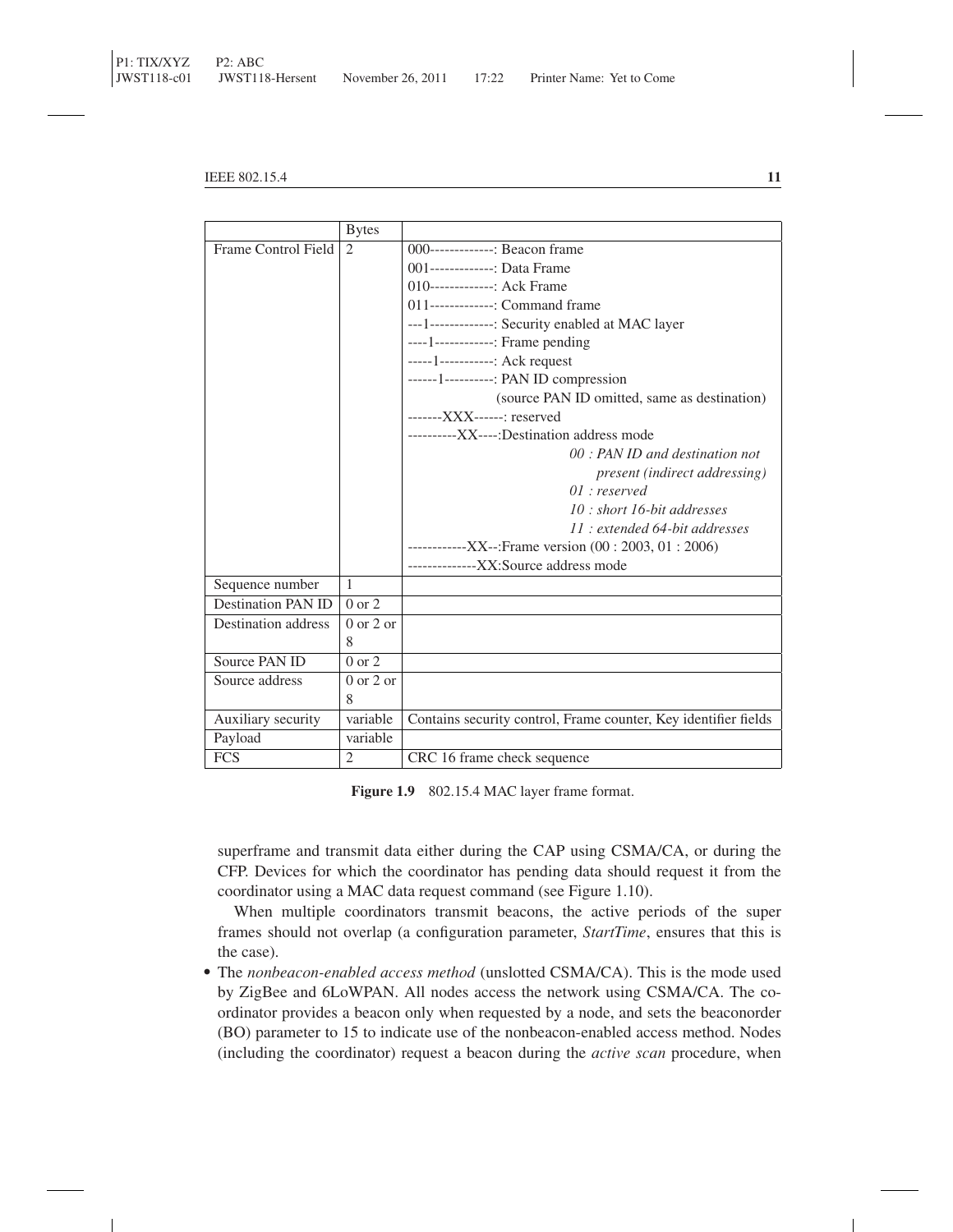| 01 | Association request          |
|----|------------------------------|
| 02 | Association response         |
| 03 | Disassociation notification  |
| 04 | Data request                 |
| 05 | PAN ID conflict notification |
| 06 | Orphan notification          |
| 07 | Beacon request               |
| 08 | Coordinator realignment      |
| 09 | GTS request                  |

Figure 1.10 802.15.4 command identifiers.

trying to identify whether networks are located in the vicinity, and what is their PAN ID.

The devices have no means to know whether the coordinator has pending data for them, and the coordinator cannot simply send the data to devices that are not permanently listening and are not synchronized: therefore, devices should periodically (at an application defined rate), request data from the coordinator.

#### *1.3.2 Association*

A node joins the network by sending an association request to the coordinator's address. The association request specifies the PAN ID that the node wishes to join, and a set of capability flags encoded in one octet:

- Alternate PAN: 1 if the device has the capability to become a coordinator
- *Device type:* 1 for a full function device (FFD), that is, a device capable of becoming a full function device (e.g., it can perform active network scans).
- Power source: 1 if using mains power, 0 when using batteries.
- *Receiver on while transceiver is idle:* set to 1 if the device is always listening.
- *Security capability:* 1 if the device supports sending and receiving secure MAC frames.
- Allocation address: set to 1 if the device requests a short address from the coordinator.

In its response, the coordinator assigns a 16-bit short address to the device (or 0xFFFE as a special code meaning that the device can use its 64-bit IEEE MAC address), or specifies the reason for failure (access denied or lack of capacity).

Both the device and the coordinator can issue a disassociation request to end the association.

When a device loses its association with its parent (e.g., it has been moved out of range), it sends orphan notifications (a frame composed of a MAC header, followed by the orphan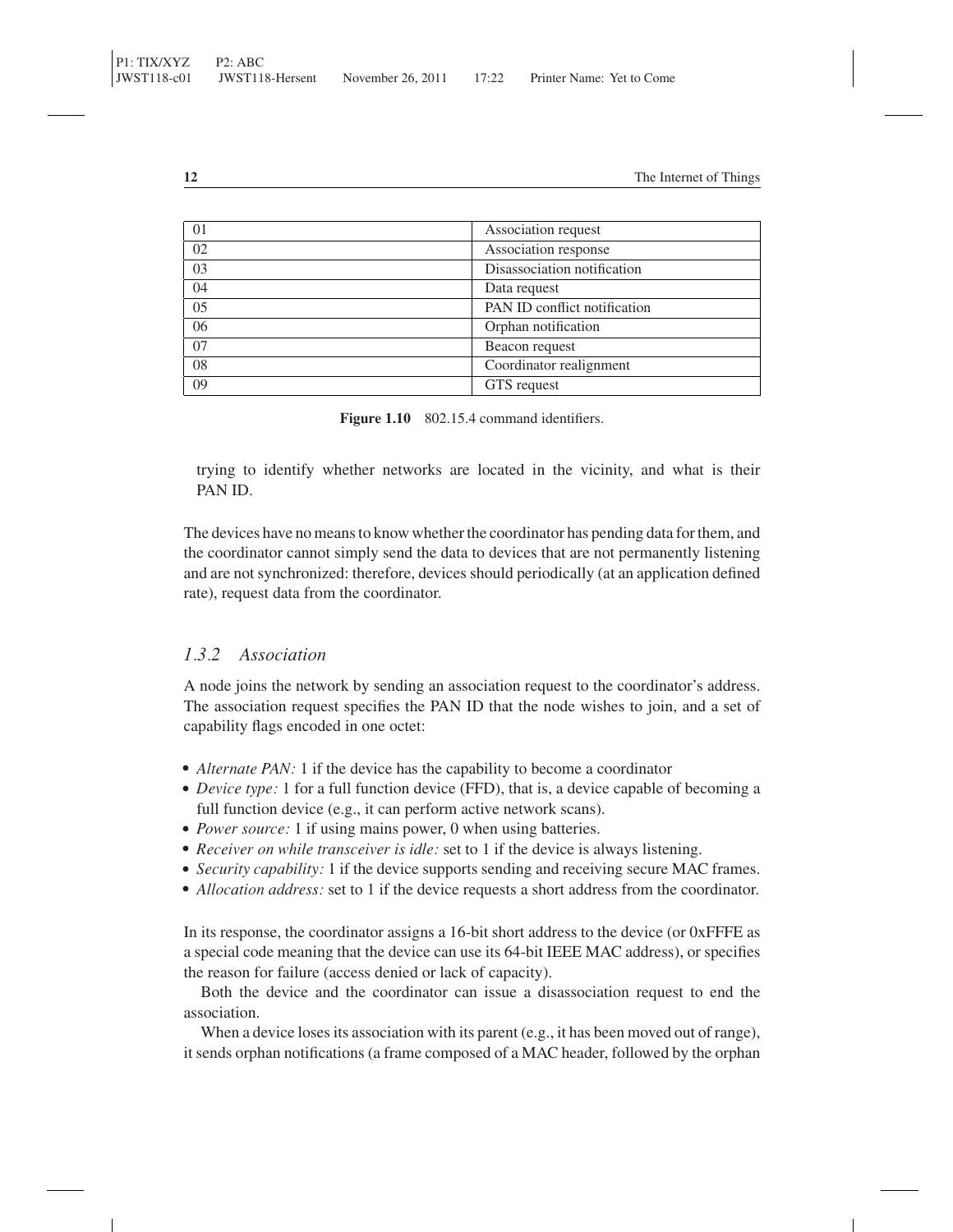command code). If it accepts the reassociation, the coordinator should send a realignment frame that contains the PAN ID, coordinator short address, and the device short address. This frame can also be used by the coordinator to indicate a change of PAN ID.

#### *1.3.3 802.15.4 Addresses*

#### **1.3.3.1 EUI-64**

Each 802.15.4 node is required to have a unique 64-bit address, called the *extended unique identifier* (EUI-64). In order to ensure global uniqueness, device manufacturers should acquire a 24-bit prefix, the *organizationally unique identifier* (OUI), and for each device, concatenate a unique 40-bit *extension identifier* to form the complete EUI-64.

In the OUI, one bit (M) is reserved to indicate the nature of the EUI-64 address (unicast or multicast), and another bit (L) is reserved to indicate whether the address was assigned locally, or is a universal address (using the OUI/extension scheme described above).

#### **1.3.3.2 16-Bit Short Addresses**

Since longer addresses increase the packet size, therefore require more transmission time and more energy, devices can also request a 16-bit short address from the PAN controller.

The special 16-bit address FFFF is used as the MAC broadcast address. The MAC layer of all devices will transmit packets addressed to FFFF to the upper layers.

#### *1.3.4 802.15.4 Frame Format*

The MAC layer has its own frame format, which is described in Figure 1.9.

The type of data contained in the payload field is determined from the first 3 bits of the frame control field:

- *Data frames* contain network layer data directly in the payload part of the MAC frame.
- The *Ack frame* format is specific: it contains only a sequence number and frame check sequence, and omits the address and data fields. At the physical layer, Ack frames are transmitted immediately, without waiting for the normal CSMA/CA clear channel assessment and random delays. This is possible because all other CSMA/CA transmissions begin after a minimal delay, leaving room for any potential Ack.
- The payload for *command frames* begins with a command identifier (Figure 1.10), followed by a command specific payload.

In its desire to reduce frame sizes to a minimum, 802.15.4 did not include an upper-layer protocol indicator field (such as Ethertype in Ethernet). This now causes problems, since both ZigBee and 6LoWPAN can be such upper layers.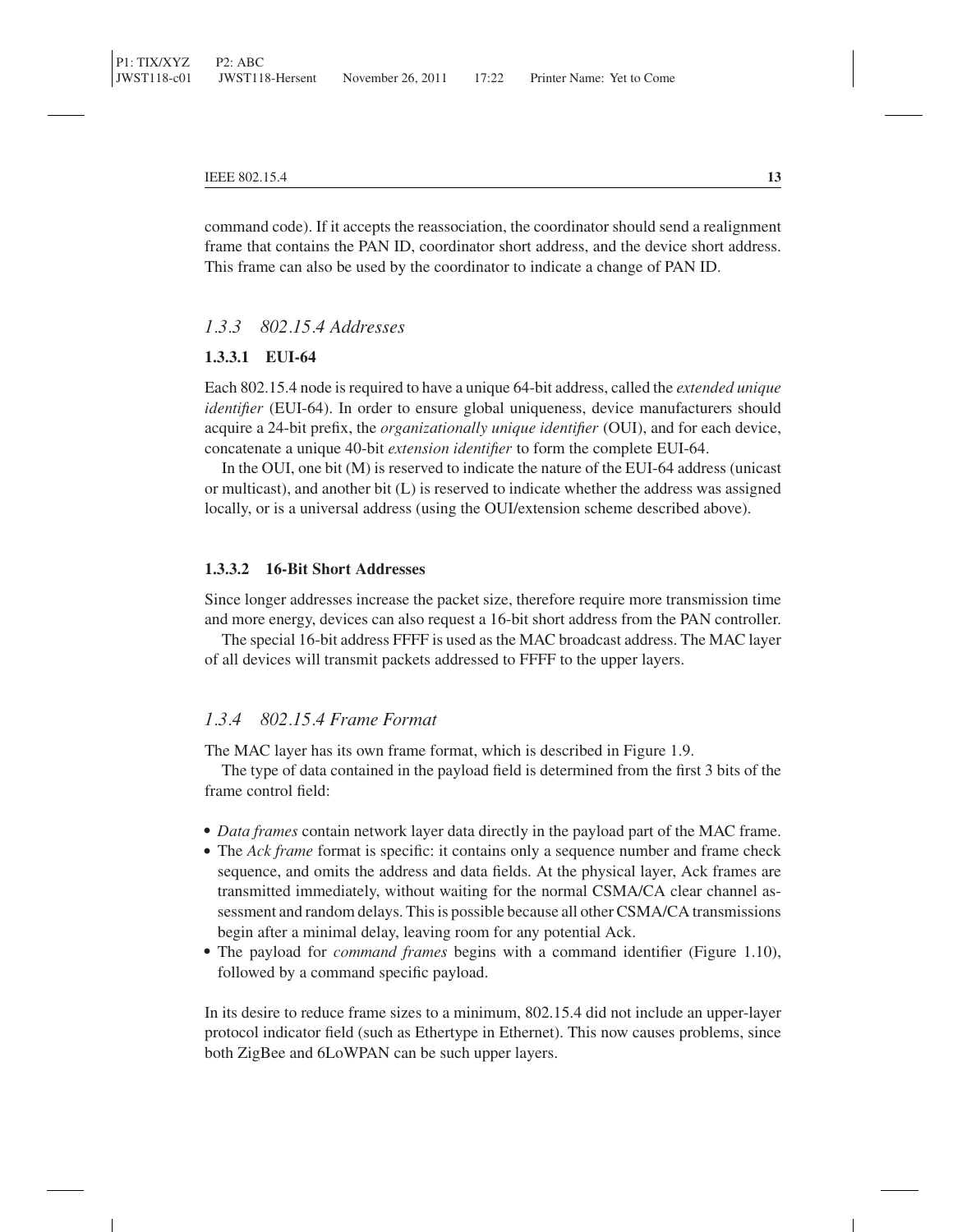#### *1.3.5 Security*

802.15.4 is designed to facilitate the use of symmetric key cryptography in order to provide data confidentiality, data authenticity and replay protection. It is possible to use a specific key for each pair of devices (link key), or a common key for a group of devices. However, the mechanisms used to synchronize and exchange keys are not defined in the standard, and left to the applications.

The degree of frame protection can be adjusted on a frame per frame basis. In addition, secure frames can be routed by devices that do not support security.

#### **1.3.5.1 CCM<sup>∗</sup> Transformations**

802.15.4 uses a set of security transformations known as CCM<sup>∗</sup> (extension of CCM defined in ANSI X9.63.2001), which takes as input a string "a" to be authenticated using a hash code and a string "m" to be encrypted, and delivers an output ciphertext comprising both the encrypted form of "m" and the CBC message authentication code (CBC MAC) of "a". Figure 1.11 shows the transformations employed by CCM∗, which uses the AES block cipher algorithm E.



**Figure 1.11** Overview of CCM<sup>∗</sup> security transformations.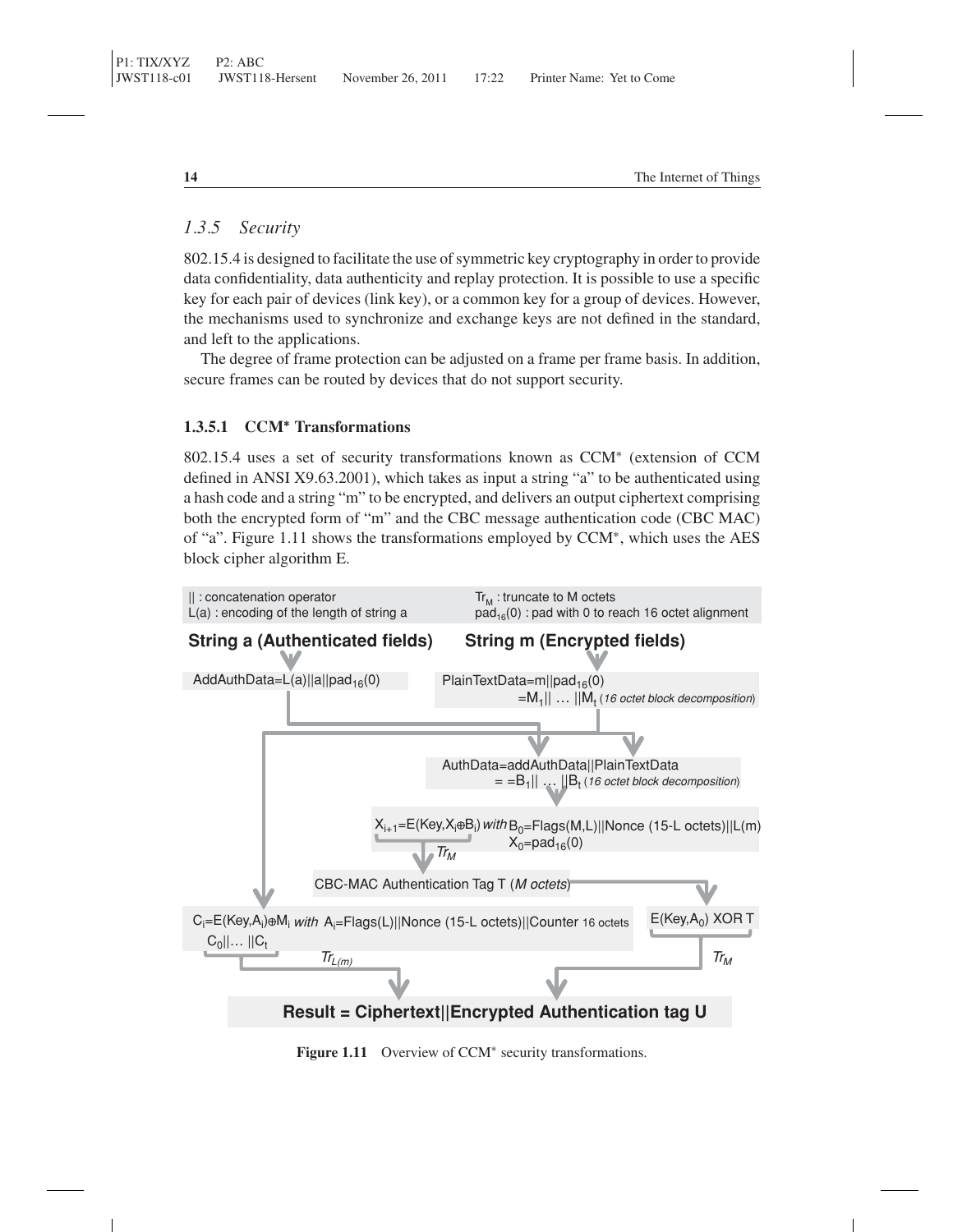|                                            |                          | Data confidentiality | Data authenticity       |
|--------------------------------------------|--------------------------|----------------------|-------------------------|
| Security control field Security attributes |                          | (data in "m" string) | (data in "a" string)    |
| 000                                        | None                     | <b>OFF</b>           | N <sub>0</sub>          |
| (001)                                      | $MIC-32$                 | <b>OFF</b>           | MHR, Auxiliary security |
| (010)                                      | $MIC-64$                 | <b>OFF</b>           | header, Nonpayload      |
| $^{\circ}$ 011'                            | <b>MIC-128</b>           | <b>OFF</b>           | fields, Unsecured       |
|                                            |                          |                      | payload fields          |
| $^{\circ}100'$                             | Encrypted fields         | Unsecured payload    | N <sub>0</sub>          |
| $^{\circ}101'$                             | Encr. Fields+MIC-32      | fields               | MHR, Auxiliary security |
| $^{\circ}110'$                             | Encr. Fields +MIC-64     |                      | header, Nonpayload      |
| $^{\circ}111'$                             | Encr. Fields $+$ MIC-128 |                      | fields                  |

Figure 1.12 Security control field codes.

In the case of 802.15.4,  $L = 2$  octets, and the nonce is a 13-octet field composed of the 8-octet address of the device originating the frame, the 4-octet frame counter, and the one-octet security-level code.

#### **1.3.5.2 The Auxiliary Control Header**

The required security parameters are contained in the *auxiliary control header*, which is composed of a security control field (1 octet), a frame counter (4 octets) ensuring protection against replay attacks, and a key identifier field (0/1/5 or 9 octets).

The first 3 bits of the security control field indicate the security mode for this data frame (Figure 1.12), the security mode determines the size of M in the CCM<sup>∗</sup> algorithm (0, 4, 8 or 16 octets), and the data fields included in the "a" and "m" strings used for the computation of the final ciphertext (security attributes). The next 2 bits indicate the key identifier mode (Figure 1.13) and the remaining bits are reserved.

| Key identifier       |                                                           | Key Identifier |
|----------------------|-----------------------------------------------------------|----------------|
| mode                 | Description                                               | field length   |
| 00                   | Key determined implicitly from the originator and         | $\theta$       |
|                      | recipient of the frame                                    |                |
| $^{\circ}$ 01'       | Key is determined from the 1-octet Key-index subfield of  |                |
|                      | the Key identifier field, using the MAC layer default Key |                |
|                      | source                                                    |                |
| $^{\circ}10^{\circ}$ | Key is determined explicitly from the 4-octet Key source  | 5              |
|                      | subfield, and the 1-octet Key index subfield of the Key   |                |
|                      | identifier field (part of the auxiliary security header)  |                |
| $^{\circ}11'$        | Key is determined explicitly from the 8-octet Key source  | 9              |
|                      | subfield, and the 1-octet Key index subfield of the Key   |                |
|                      | identifier field (part of the auxiliary security header)  |                |

Figure 1.13 Key identifier mode codes.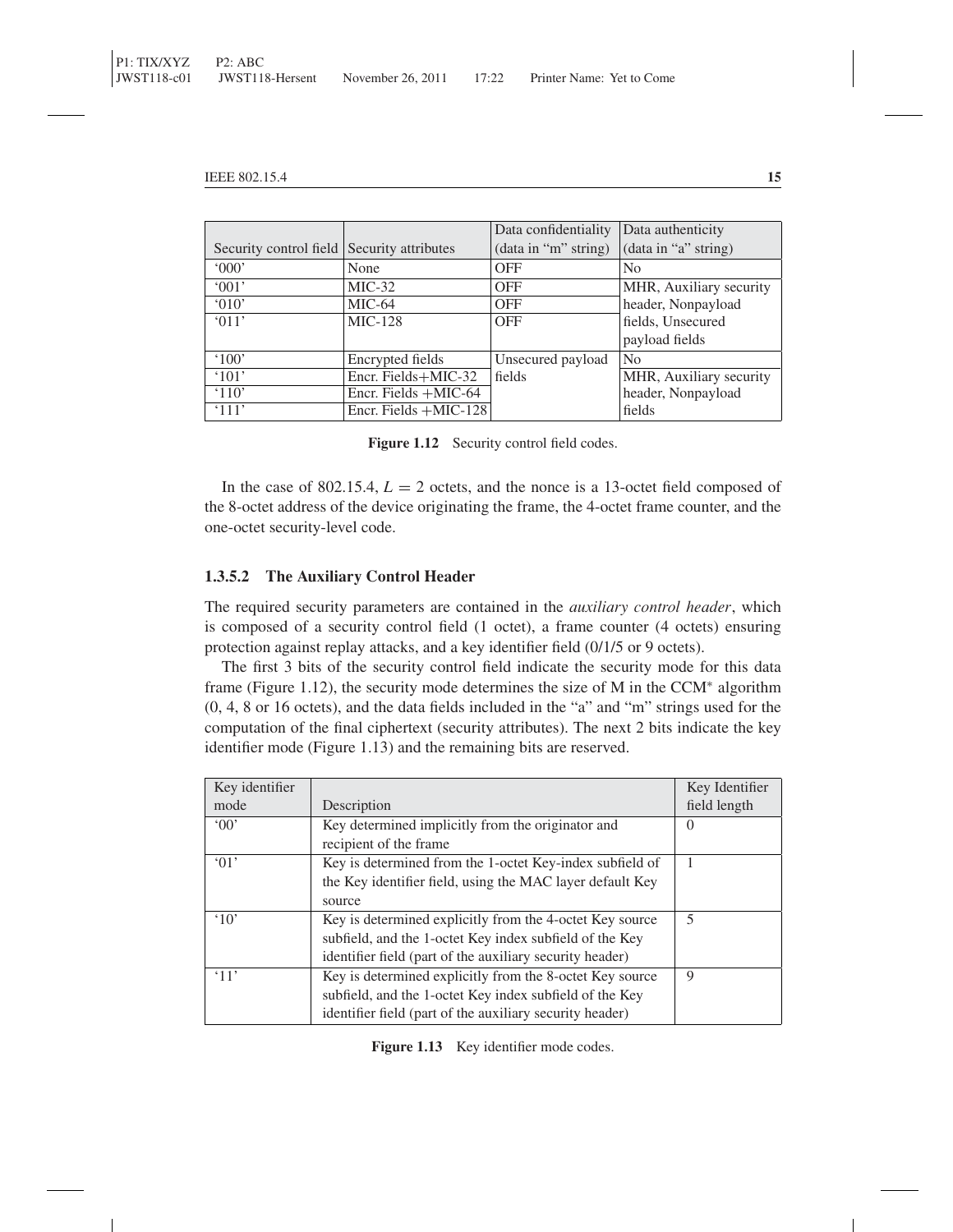#### **1.3.5.3 Key Selection**

802.15.4 does not handle distribution of keys: the interface between the MAC layer and the key storage is a *key lookup* function, which provides a lookup string parameter that is used as an index to retrieve the appropriate key.

The lookup material provided depends on the context (see Figure 1.13):

- With implicit key identification (KeyIdMode = "00"), the lookup data is based on the 802.15.4 addresses. The design implies that, in general, the sender indexes its keys according to destinations, and the receiver indexes its keys according to sources.

| Addressing   | Sender lookup data (based on        | Receiver lookup data (based on    |
|--------------|-------------------------------------|-----------------------------------|
| mode         | <i>destination</i> addressing mode) | source addressing mode)           |
| Implicit     | Source PAN short or extended        | Destination PAN short or extended |
|              | address                             | address                           |
| <b>Short</b> | Destination PAN and destination     | Source PAN and destination node   |
|              | node address                        | address                           |
| Long         | Destination node 802.15.4 8 octet   | Source node 802.15.4 8 octet      |
|              | extended address                    | extended address                  |

- With explicit key identification, the lookup data is composed of a key source identifier, and a key index. The design implies that the key storage is organized in several groups called key sources (one of which is the *macDefaultKeySource*). Each key source comprises several keys identified by an index.

The CCM standard specifies that a given key cannot be employed to encrypt more than 261 blocks, therefore the applications using 802.15.4 should not only assign keys, but also change them periodically.

#### **1.4 Uses of 802.15.4**

802.15.4 provides all the MAC and PHY level mechanisms required by higher-level protocols to exchange packets securely, and form a network. It is, however, a very constrained protocol

- It does not provide a fragmentation and reassembly mechanism. As the maximum packet size is 127 bytes (MAC layer frame, see Figure 1.7), and the MAC headers and FCS will take between 6 and 19 octets (Figure 1.9), applications will need to be careful when sending unsecured packets larger than 108 bytes. Most applications will require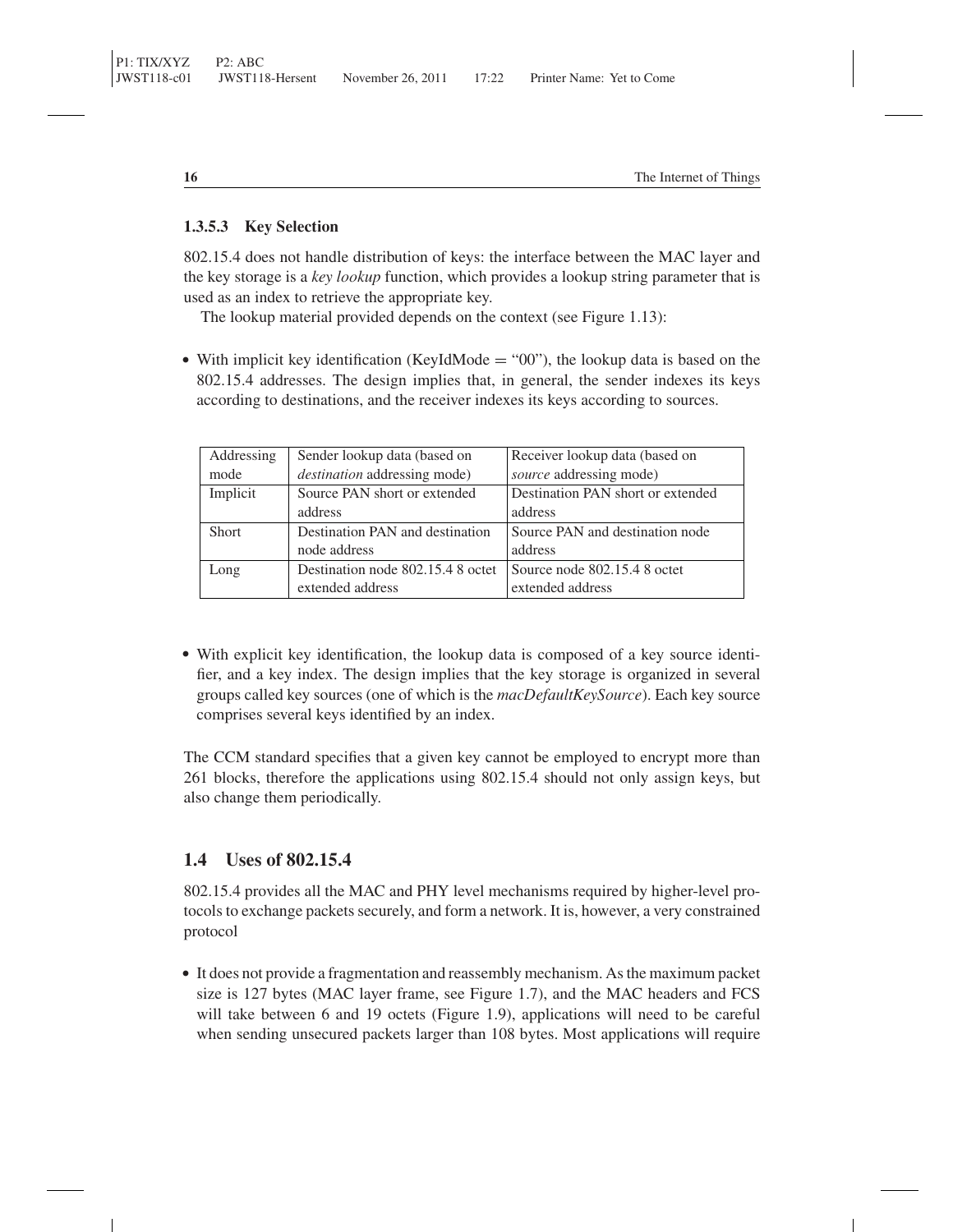security: the security headers add between 7 and 15 bytes of overhead, and the message authentication code between 0 and 16 octets. In the worst case, 77 bytes only are left to the application.

- Bandwidth is also very limited, and much less than the PHY level bitrate of 250 kbit/s. Packets cannot be sent continuously: the PHY layer needs to wait for Acks, and the CSMA/CA has many timers. After taking into account the PHY layer overheads (preamble, framing: about 5%) and MAC layer overheads (between 15 and 40%), applications have only access to a theoretical maximum of about 50 kbit/s, and only when no other devices compete for network access.

With these limitations in mind, 802.15.4 is clearly targeted at sensor and automation applications. Both ZigBee and 6LoWPAN introduce segmentation mechanisms that overcome the issue of small and hard to predict application payload sizes at the MAC layer. An application like ZigBee takes the approach of optimizing the entire protocol stack, up to the application layer for use over such a constrained network. 6LoWPAN optimizes only the IPv6 layer and the routing protocols, expecting developers to make a reasonable use of bandwidth.

#### **1.5 The Future of 802.15.4: 802.15.4e and 802.15.4g**

In the last few years, there has been an increased focus on the use of 802.15.4 for mission critical applications, such as smart utility networks (SUN). As a result, several new requirements emerged:

- The need for more modulation options, notably in the sub-GHz space, which is the preferred band for utilities who need long-range radios and good wireless building penetration.
- The need for additional MAC layer options enabling channel hopping, sampled listening and in general integrate recent technologies improving power consumption, resilience to interference, and reliability.

#### *1.5.1 802.15.4e*

Given typical sensor networks performance and memory buffers, it is generally considered that in a 1000-node network:

- Preamble sampling low-power receive technology allows one message per node every 100 s;
- Synchronized receive technology allows one message per node every 33 s;
- Scheduled receive technology allows one message per node every 10 s.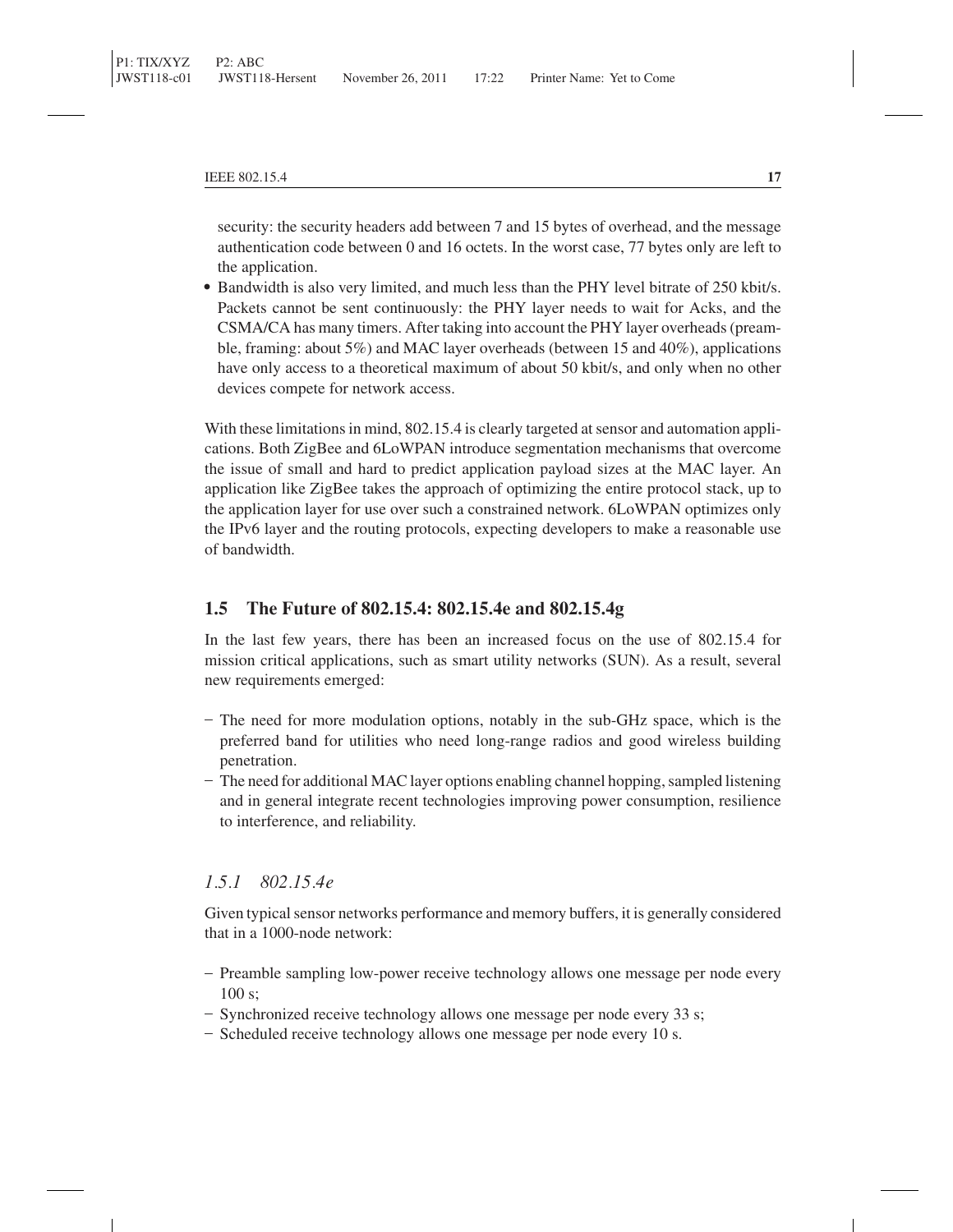Working group 15.4e was formed in 2008 to define a MAC amendment to 802.15.4:2006, which only supported the last mode, and on a stable carrier frequency. The focus of 802.15.4e was initially on the introduction of time-synchronized channel hopping, but in time the scope expanded to incorporate several new technologies in the 802.15.4 MAC layer. 802.15.4e also corrects issues with the 802.15.4:2006 ACK frame (no addressing information, no security, no payload) and defines a new ACK frame similar to a normal data frame except that it has an "ACK" type. The currently defined data payload includes time-correction information for synchronization purposes<sup>1</sup> and optional received quality feedback.

Some of the major new features of 802.15.4e are described below.

#### **1.5.1.1 Coordinated Sampled Listening (CSL)**

Sampled listening creates an illusion of "always on" for battery-powered nodes while keeping the idle consumption very low. This technology is commonly used by other technologies, for example, KNX-rf. The idea is that the receiver is switched on periodically (every macCSLperiod, for about 5 ms) but with a very low duty cycle. On the transmission side, this requires senders to use preambles longer than the receiving periodicity of the target, in order to be certain that it will receive the preamble and keep the receiver on for the rest of the packet transmission. For a duty cycle of 0.05% and assuming a 5-ms receive period, the receive periodicity (macCSLperiod) will be 1 s, implying a receive latency of up to 1 s per hop. CSL is the mode of choice if the receive latency needs to be in the order of one second or less.

In 802.15.4e, CSL communication can be used between synchronized nodes (in which case the preamble is much shorter and simply compensates clock drifts), or between unsynchronized nodes in which case a long preamble is used (macCSLMaxPeriod). The latter case occurs mainly for the first communication between nodes and broadcast traffic: the 802.15.4e ACK contains information about the next scheduled receive time of the target node, so the sender can synchronize with the receiver and avoid the long preamble for the next data packet, as illustrated in Figure 1.14.

802.15.4e CSL uses a series of microframes ("chirp packets", a new frame type introduced in 15.4e) as preamble. The microframes are composed of back-to-back 15.4 packets, and include a rendezvous time (RZtime) and optional channel for the actual data transmission: receivers need to decode only one chirp packet to decide whether the coming data frame is to their intention, and if so can decide to go back to sleep until RZtime and wake up again only to receive the data frame.

CSL supports streaming traffic: a frame-pending bit in the 15.4e header instructs the receiver to continue listening for additional packets.

<sup>&</sup>lt;sup>1</sup> The value, in units of approximately approximately 0.954  $\mu$ s, reports the PDU reception time measured as an offset from the scheduled start time of the current timeslot in the acknowledger's time base.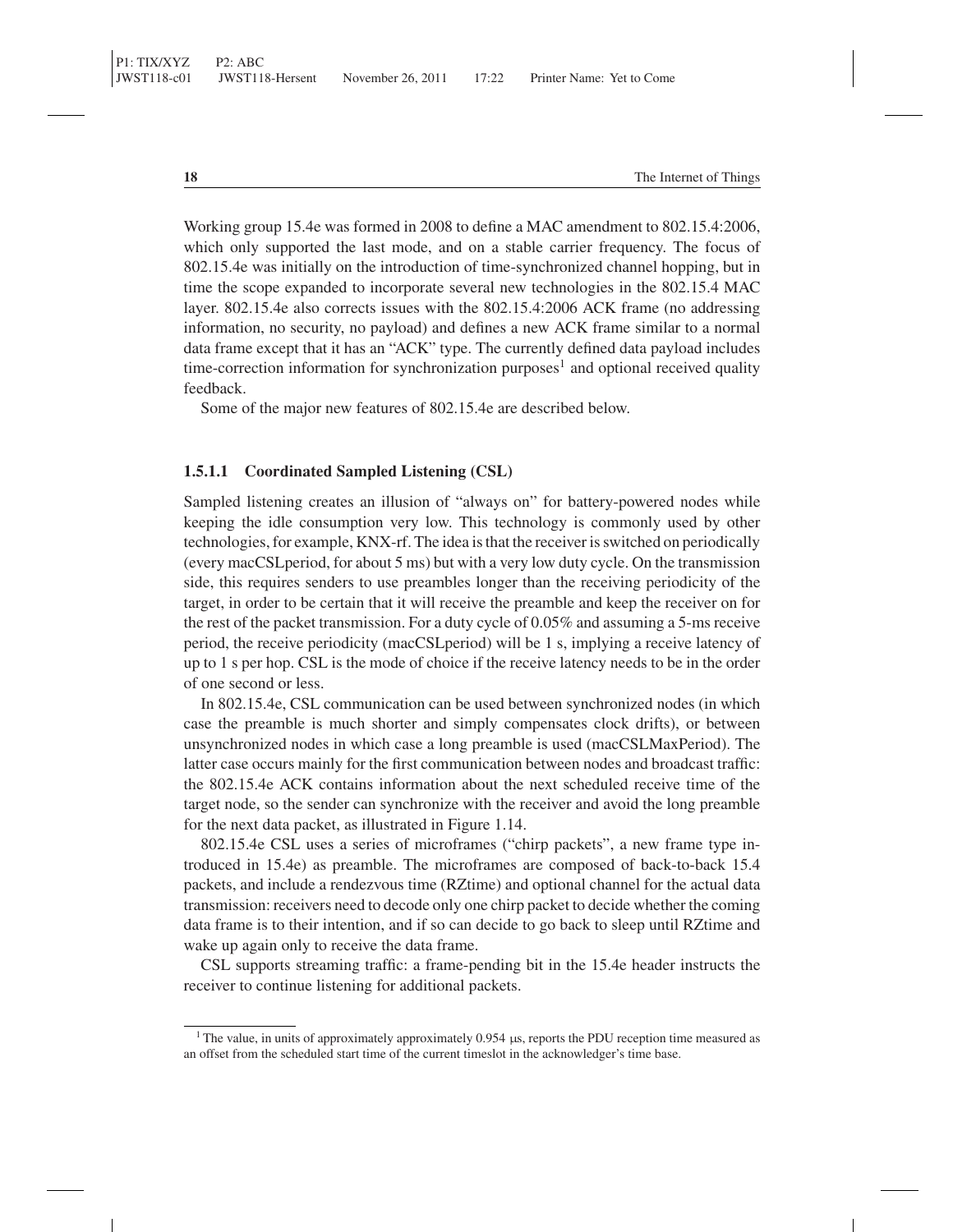

**Figure 1.14** Overview of 802.15.4e CSL mode.

#### **1.5.1.2 Receiver-Initiated Transmission (RIT)**

The RIT strategy is a simple power-saving strategy that is employed by many existing wireless technologies: the application layer of the receiving node periodically polls a server in the network for pending data. When using the RIT mode, every macRitPeriod, the receiver broadcasts a datarequest frame and listens for a short amount of time (macRit-DataWaitPeriod). The receiver can also be turned on for a brief period after sending data.

The downside of this approach is that the perceived receive latency is higher than in the CSL strategy, and multicast is not supported (must be emulated by multiunicast). The polling typically takes about 10 ms, so in order to achieve an idle duty cycle of 0.05% the macRITPeriod must be 20 s. RIT is adapted to sensor applications, which can tolerate long receive latency.

#### **1.5.1.3 Time-Synchronized Channel Hopping (TSCH)**

Channel hopping is a much-awaited feature of 802.15.4:

- It adds frequency diversity to other diversity methods (coding, modulation, retransmission, mesh routing), and will improve the resilience of 802.15.4 networks to transient spectrum pollution.
- In a multimode network, there are situations in which finding a common usable channel across all nodes is challenging. With channel hopping, each node to node link may use a specific set of frequencies.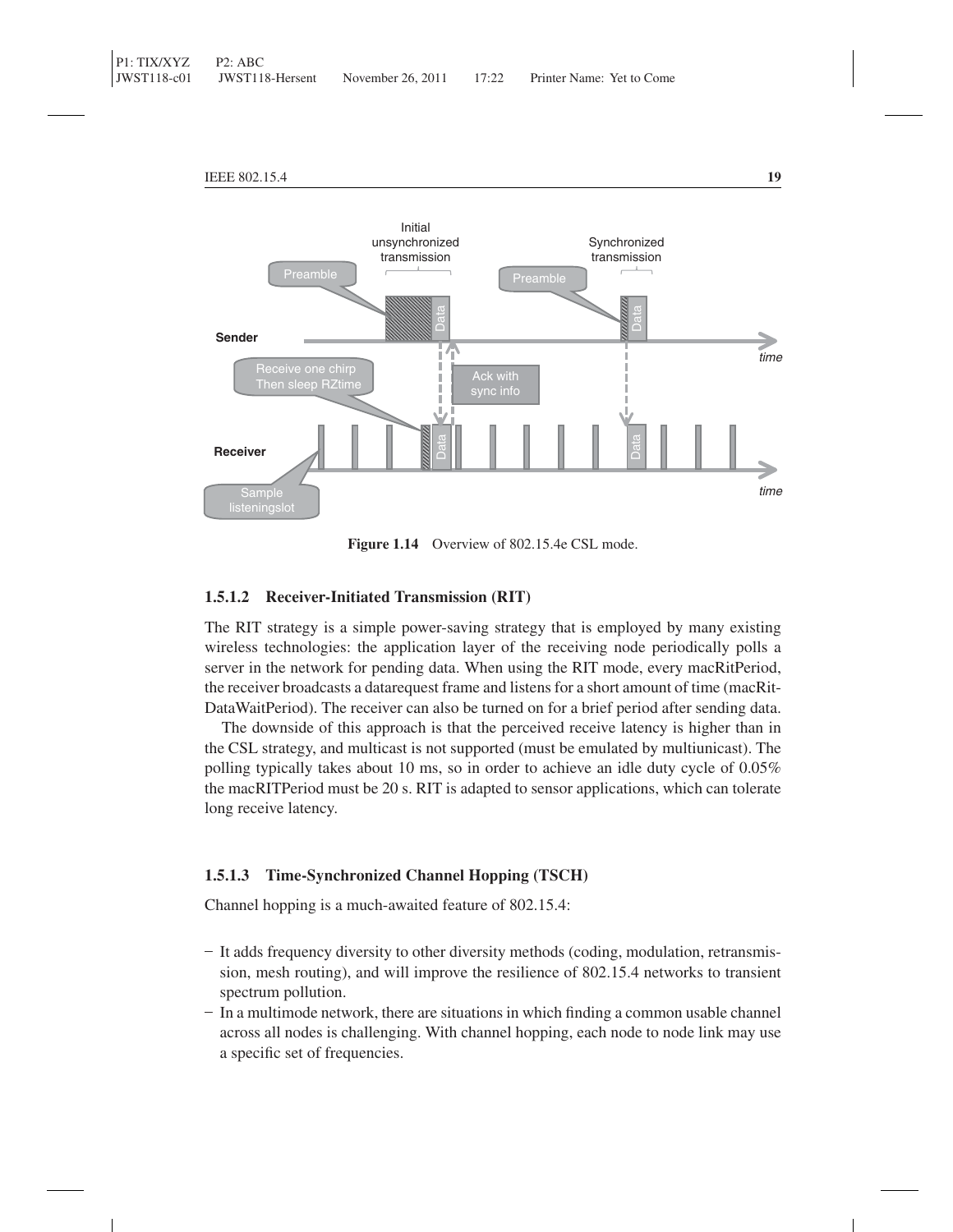Channel hopping is supported in the new ACK frame, which contains synchronization information. In an uncoordinated peer to peer network, the channel hopping penalty is only for the initial transmission, as the sender will need to continue to send "chirp packets" on a given send frequency until it becomes aligned with the receiver frequency. After the first ACK has been received, the sender and the receiver are synchronized and the sender will select the sending frequency according to the channel schedule of the receiver. If all joined nodes are in sync, then synchronizing to a single node is enough to be synchronized to the whole network.

The time-synchronized channel hopping (TSCH) mode defined by 802.15.4e defines the operation model of a 802.15.4e network where all nodes are synchronized. The MAC layer of 802.15.4e nodes can be configured with several "slotframes", a collection of timeslots repeating in time characterized by the number of time slots in the cyclical pattern, the physical layer channel page supported, and a 27-bit channelMap indicating which frequency channels in the channel page are to be used for channel hopping. Each slotframe can be used to configure multiple "links", each being characterized by the address list of neighboring devices connected to the link (or 0xfff indicating the link is broadcasting to everyone), a slotframeId, the timeslot within the slot frame that will be used by this link, the channel offset of the link,<sup>2</sup> the direction (receive, transmit or shared), and whether this link should be reported in advertisement frames. Each network device may participate in one or more slotframes simultaneously, and individual time slots are always aligned across all slotframes.

The FFD nodes in a TSCH mode 802.15.4 network will periodically send advertisement frames that provide the following information: the PAN ID, the channel page supported by the physical layer, the channel map, the frequency-hopping sequence ID (predefined in the standard), the timeslot template  $ID<sup>3</sup>$  (predefined in the standard), slotframe and link information, and the absolute slot number<sup>4</sup> of the timeslot being used for transmission of this advertisement frame. The advertisement frames are broadcast over all links configured to transmit this type of frame.

For PANs supporting beacons, synchronization is performed by receiving and decoding the beacon frames. For nonbeacon-enabled networks, the first nodes joining the network synchronize to the PAN coordinator using advertisement frame synchronization data, then additional nodes may synchronize to existing nodes in the network by processing advertisement frames. For networks using the time division multiple access mode, where precise synchronization of the whole network is essential, a new flag "clockSource" in the FFD state supports the selection of clock sources by 802.15.4e nodes without loops. A keep-alive mechanism is introduced to maintain synchronization.

<sup>&</sup>lt;sup>2</sup> Logical channel selection in a link is made by taking (absolute slot number + channel offset) % number of channels. The logical channel is then mapped to a physical channel using predefined conventions.

<sup>&</sup>lt;sup>3</sup> The timeslot template defines timing parameters within each timeslot, e.g TsTxOffset=2120 μs, TsMaxPacket=4256 μs, TsRxAckDelay=800 μs, TsAckWait=400 μs, TsMaxAck=2400 μs.

<sup>&</sup>lt;sup>4</sup> The total number of timeslots that has elapsed since the start of the network.